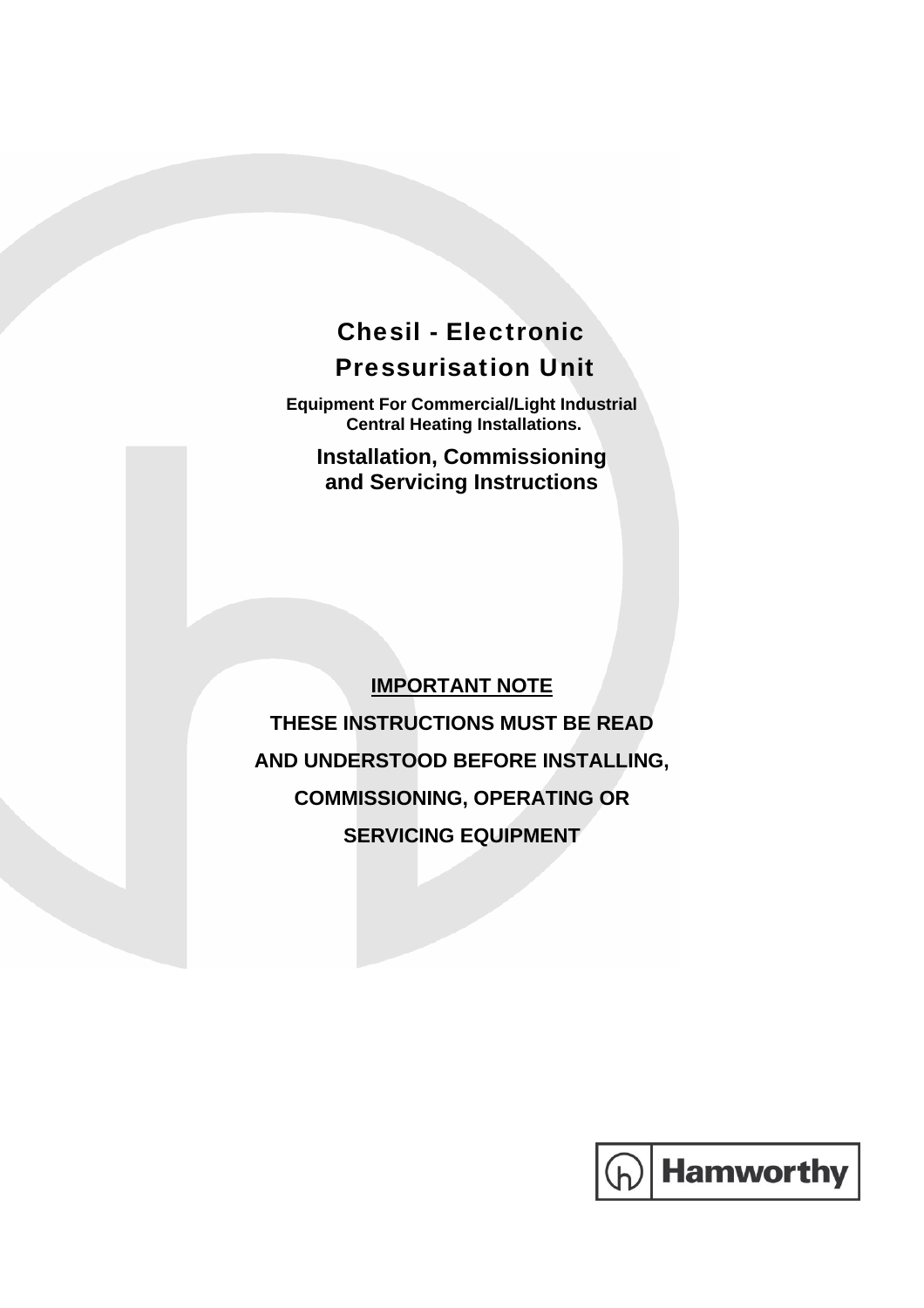# Customer After Sales Services

#### Telephone: 01202 662555 E-mail: service@hamworthy-heating.com Fax: 01202 662522

#### Technical Enquiries

To supplement the detailed technical brochures, technical advice on the application and use of products in the Hamworthy Heating range is available from our technical team in Poole and our accredited agents.

#### Site Assembly

Hamworthy offer a service of site assembly for many of our products where plant room access is restricted. Using our trained staff we offer a higher quality of build and assurance of a boiler built and tested by the manufacturer.

#### Commissioning

Commissioning of equipment by our own engineers, accredited agents or specialist sub-contractors will ensure the equipment is operating safely and efficiently.

#### Service Contracts

Regular routine servicing of equipment by Hamworthy service engineers inspects the safety and integrity of the plant, reducing the risk of failure and improving performance and efficiency. Service contracts enable you to plan and budget more efficiently.

#### Breakdown service, repair, replacement

Hamworthy provide a rapid response breakdown, repair or replacement service through head office at Poole and accredited agents throughout the UK.

#### Spare Parts

We offer a comprehensive range of spare parts, providing replacement parts for both current and discontinued products. Delivery options are available to suit you. Please refer to our website for more details.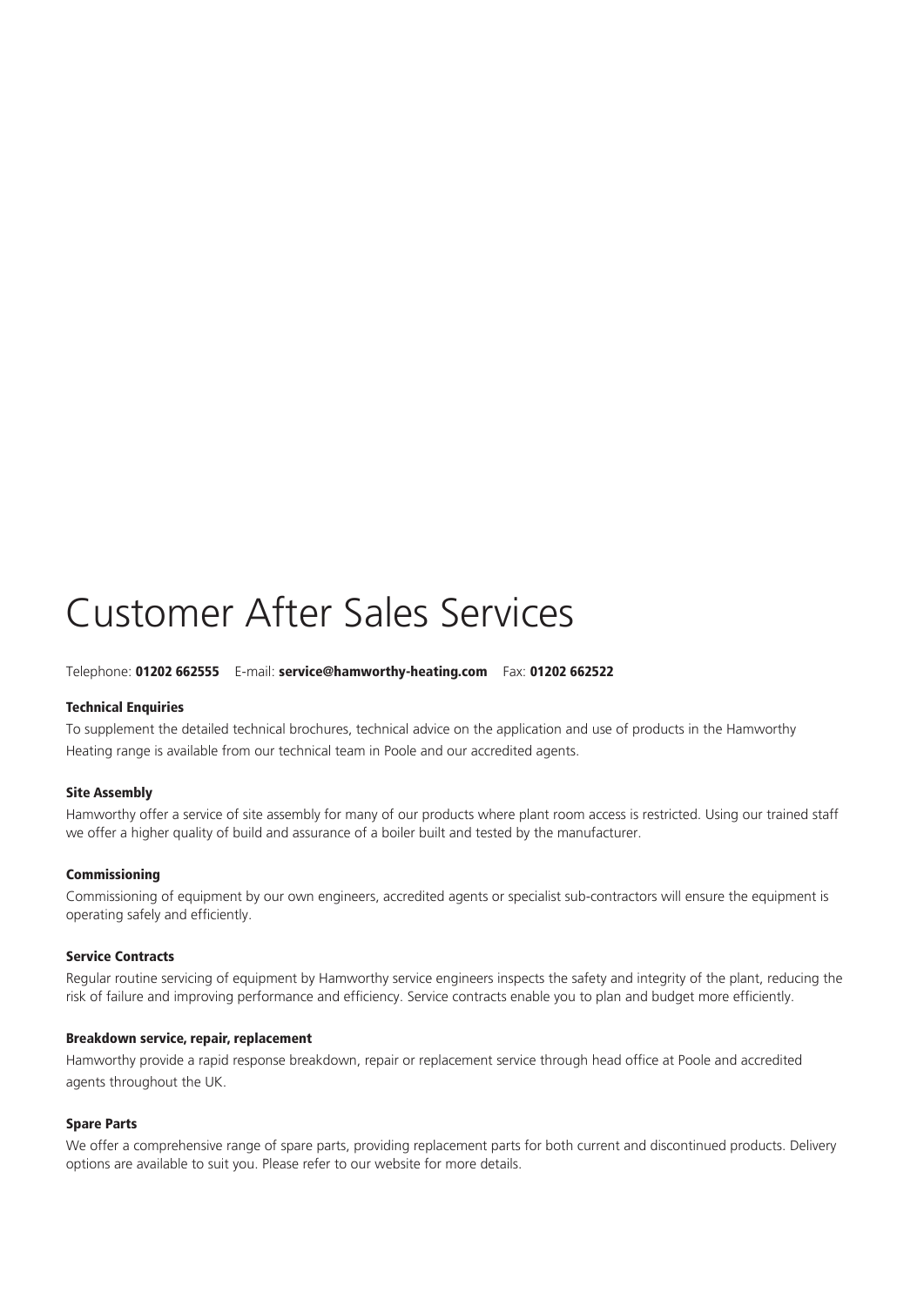## Chesil Pressurisation Units (Electronic Control)

**Installation, Commissioning and Servicing Instructions** 

#### **NOTE: THESE INSTRUCTIONS MUST BE READ AND UNDERSTOOD BEFORE INSTALLING, COMMISSIONING, OPERATING OR SERVICING EQUIPMENT.**

#### **THE CHESIL - ELECTRONIC PRESSURISATION UNITS ARE INTENDED FOR USE ONLY IN COMMERCIAL/LIGHT INDUSTRIAL APPLICATIONS.**

THESE PRESSURISATION UNITS COMPLY WITH THE ESSENTIAL REQUIREMENTS OF THE MACHINERY DIRECTIVE 89/392/EEC AMENDED BY 91/368/EEC, THE LOW VOLTAGE DIRECTIVE 2006/95/EC AND THE ELECTROMAGNETIC COMPATIBILITY DIRECTIVE 2004/108/EC.

**PUBLICATION NO. 500001181 ISSUE 'K' FEBRUARY 2015**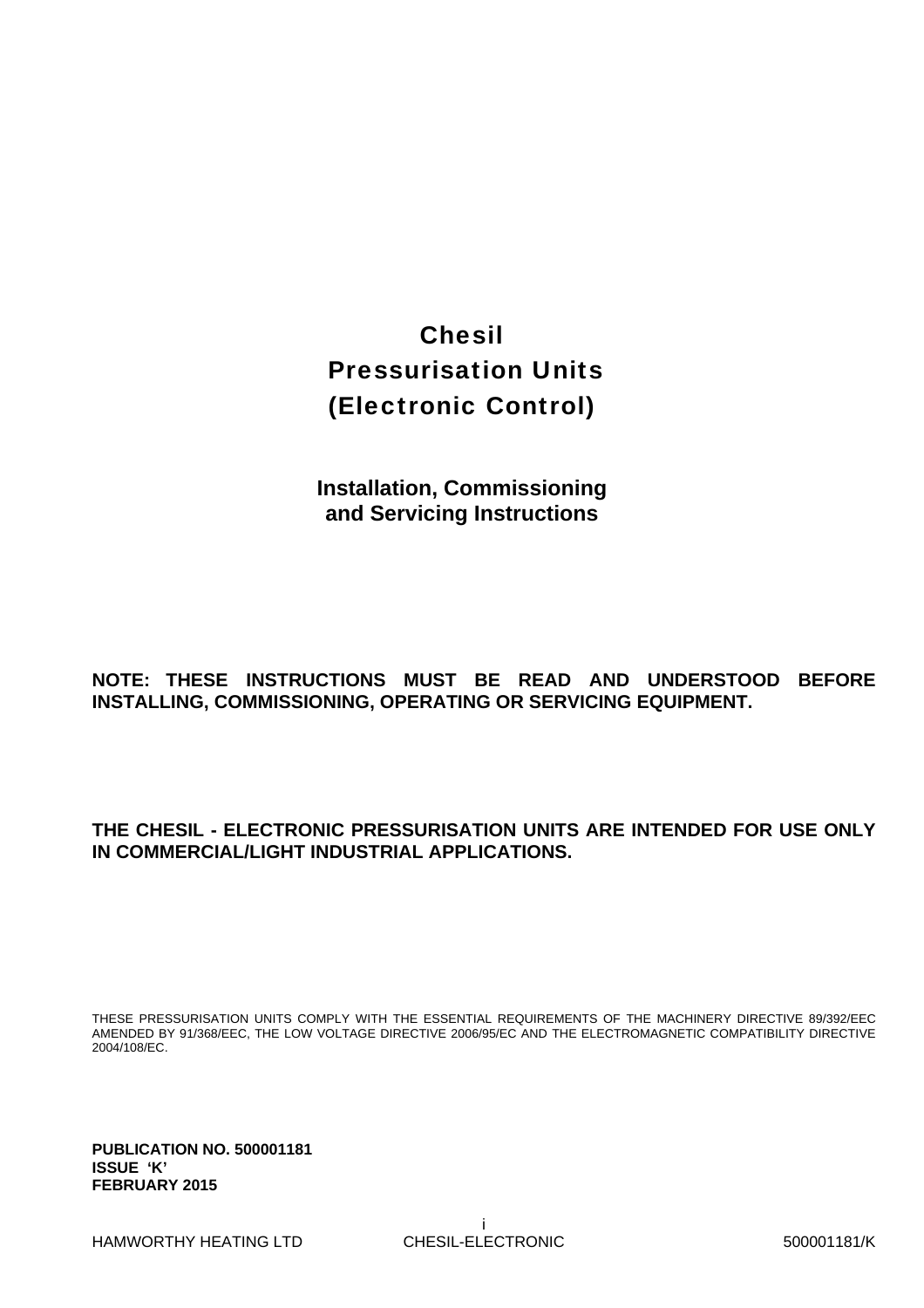#### **CONTENTS**

| 3.0<br>3.1<br>3.2<br>4.0<br>4.1<br>5.0<br>5.1<br>5.2<br>5.3<br>5.4<br>6.0<br>6.1<br>6.2 |  |
|-----------------------------------------------------------------------------------------|--|
|                                                                                         |  |
|                                                                                         |  |
|                                                                                         |  |
|                                                                                         |  |
|                                                                                         |  |
|                                                                                         |  |
|                                                                                         |  |
|                                                                                         |  |
|                                                                                         |  |
|                                                                                         |  |
|                                                                                         |  |
|                                                                                         |  |
|                                                                                         |  |
| 6.3                                                                                     |  |
| 6.4                                                                                     |  |
| 6.5                                                                                     |  |
| 6.6                                                                                     |  |
| 6.7                                                                                     |  |
| 6.8                                                                                     |  |
|                                                                                         |  |
| 6.9<br>6.10                                                                             |  |
| 7.0                                                                                     |  |
| 7.1                                                                                     |  |
| 7.2                                                                                     |  |
| 7.3                                                                                     |  |
|                                                                                         |  |
| 7.4                                                                                     |  |
| 7.5                                                                                     |  |
| 7.6<br>7.7                                                                              |  |
| 8.0                                                                                     |  |
| 9.0                                                                                     |  |
| 9.1                                                                                     |  |
| 9.2                                                                                     |  |
| 9.3                                                                                     |  |
| 10.0                                                                                    |  |
| 10.1                                                                                    |  |
| 10.2                                                                                    |  |
| 10.3                                                                                    |  |
| 10.4                                                                                    |  |
| 10.5                                                                                    |  |
| 10.6                                                                                    |  |
| 10.7                                                                                    |  |
| 10.8                                                                                    |  |
| 10.9                                                                                    |  |
| 10.10                                                                                   |  |
| 11.0                                                                                    |  |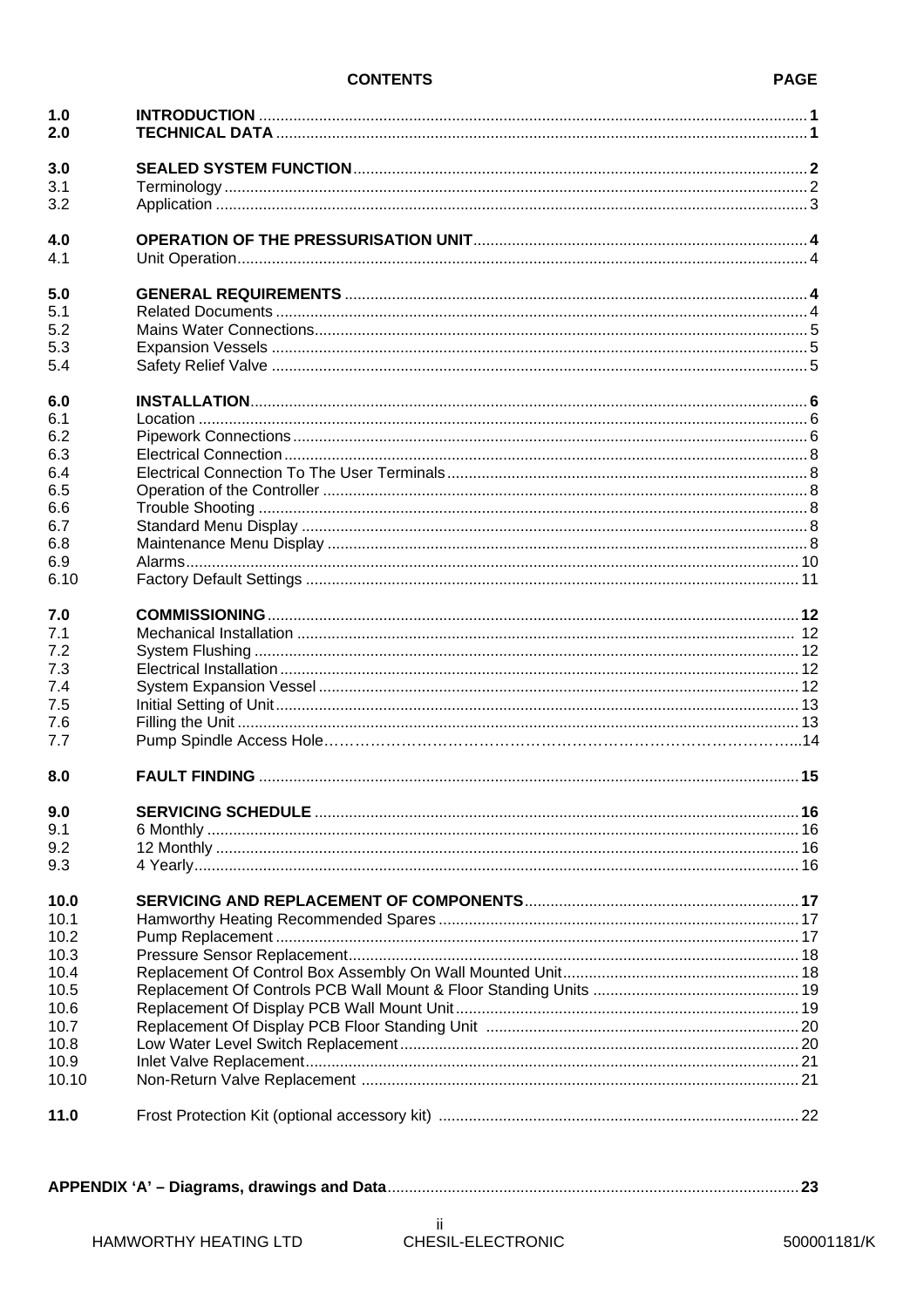#### **FIGURES**

#### **PAGE**

| Figure 1  |                      |  |
|-----------|----------------------|--|
| Figure 2  |                      |  |
| Figure 3  |                      |  |
| Figure 4  |                      |  |
| Figure 5  |                      |  |
| Figure 6  |                      |  |
| Figure 7  |                      |  |
| Figure 8  |                      |  |
| Figure 9  |                      |  |
| Figure 10 |                      |  |
| Figure 11 |                      |  |
| Figure 12 |                      |  |
| Figure 13 |                      |  |
| Figure 14 |                      |  |
| Figure 15 | <b>Priming Screw</b> |  |
| Figure 17 |                      |  |
| Figure 18 |                      |  |
| Figure 19 |                      |  |
| Figure 20 |                      |  |
| Figure 21 |                      |  |
| Figure 22 |                      |  |
| Figure 23 |                      |  |
| Figure 24 |                      |  |
| Figure 25 |                      |  |
| Figure 26 |                      |  |
| Figure 27 |                      |  |
| Figure 28 |                      |  |
| Figure 29 |                      |  |
| Figure 30 |                      |  |
| Figure 31 |                      |  |
| Figure 32 |                      |  |
| Figure 33 |                      |  |
| Figure 34 |                      |  |
| Figure 35 |                      |  |
| Figure 36 |                      |  |
|           |                      |  |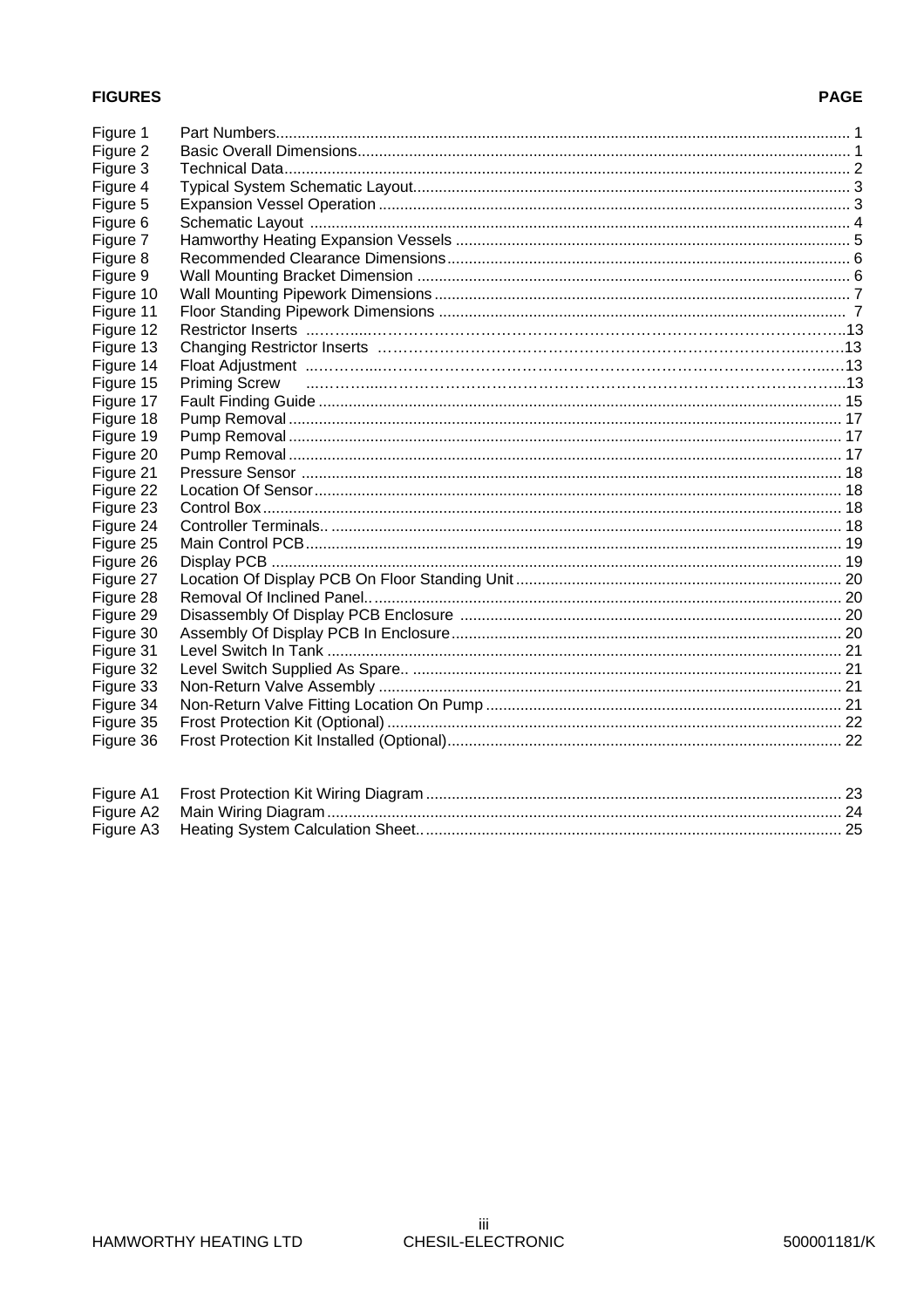#### **1.0 INTRODUCTION**

The WSE, FSE & FTE models in the Hamworthy Chesil range of pressurisation unit are designed to maintain the minimum pressure requirement of modern low/medium temperature, sealed central heating systems. The pressurisation units also provide replacement water for losses from the system. **Note!** The pressurisation units are not to be used to fill the system from empty.

| Model      | Description                                    | <b>HHL Part Number</b> |
|------------|------------------------------------------------|------------------------|
| <b>WSE</b> | Wall Mount / Single Pump / Electronic Control  | 563216016              |
| <b>FSE</b> | Floor Mount / Single Pump / Electronic Control | 563216020              |
| FTE.       | Floor Mount / Twin Pump / Electronic Control   | 563216021              |

#### **Figure 1 - Part Numbers**

The Chesil units are housed in a powder coated steel cabinet with removable cover. Housed in the cabinet is a pump, connecting pipe-work and pressure sensor. This sensor is connected to an electronic controller housed in a moisture proof enclosure. The controller switches the pump on or off to maintain the user defined pressure in the sealed system. In the top of the cabinet is the header tank, with a float valve to be connected to the water mains. The pump draws the make up water pressurising the system from this tank. In the wall mounted unit the user interface for the controller is accessed through the cut out in the front cover. On the floor mounted units the user interface is mounted within the inclined control panel at the top of the unit.

A 'Frost Protection' kit is available as an optional extra Pt. No. 563605663 -see page 22 for details.

#### **2.0 TECHNICAL DATA**

All screw threads used in the Chesil units conform to **ISO 7/1** or **ISO 228/1** for pipe threads where applicable & **ISO 262** for all general screw threads.

The basic overall dimensions of the unit are shown in Figure 2 below. Performance and General Data is shown in Figure 3 (overleaf).

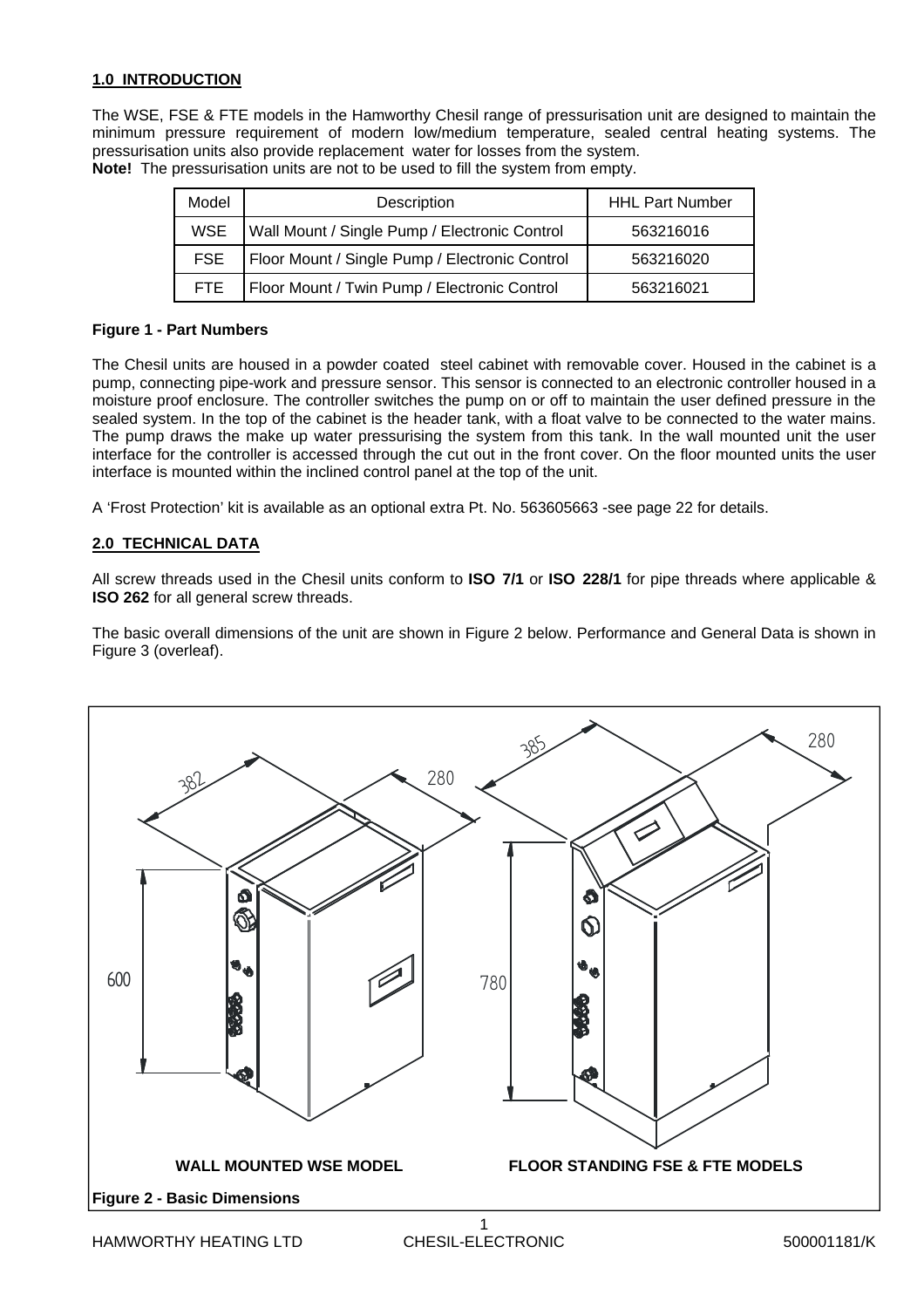#### **Figure 3 - Technical Data**

|                                                         |                 | <b>Floor Standing</b> |                  | <b>Wall Mounted</b> |
|---------------------------------------------------------|-----------------|-----------------------|------------------|---------------------|
| Hamworthy Heating Part Number                           |                 | 563216020             | 563216021        | 563216016           |
| Weight (empty)                                          | kg              | 23                    | 29               | 21                  |
| Weight (full)                                           | kg              | 30.6                  | 36.6             | 28.6                |
| Tank capacity                                           | litres          |                       | 7.6              |                     |
| Minimum cold fill pressure                              | bar             |                       | 0.5              |                     |
| Maximum cold fill pressure                              | bar             |                       | 3.4              |                     |
| Maximum operating pressure                              | bar             |                       | 7.0              |                     |
| <b>Maximum Flow Rate</b>                                | l/min           |                       | 6                |                     |
| Maximum water flow rate @<br>maximum cold fill pressure | l/min           |                       | 0.1              |                     |
| Backflow prevention air gap requirement                 |                 |                       | Type AF          |                     |
| <b>Factory Pre-set Values</b>                           |                 |                       |                  |                     |
| Cold fill pressure                                      | bar             |                       | 1.8              |                     |
| System low pressure alarm                               | bar             |                       | 1.3              |                     |
| System high pressure alarm                              | bar             |                       | 3.6              |                     |
| To suit system conditions                               |                 |                       |                  |                     |
| Maximum water flow temp                                 | $\rm ^{\circ}C$ |                       | 82               |                     |
| Maximum static height                                   | m               |                       | 16.5             |                     |
| Minimum system operating pressure                       | bar             |                       | 0.7              |                     |
| Maximum system operating pressure                       | bar             |                       | 7.0              |                     |
| Safety relief valve setting (Not HHL supply) bar        |                 |                       | 4.0              |                     |
| Min. pressure differential                              | bar             |                       | 0.2              |                     |
| <b>Electrical Data</b>                                  |                 |                       |                  |                     |
| <b>Alarm Relay Contact Rating</b>                       |                 |                       | 13A 230V AC      |                     |
| <b>Electrical Supply</b>                                |                 |                       | 230V AC 50Hz 1Ph |                     |
| Start current                                           | amps            |                       | 9                |                     |
| Run current                                             | amps            |                       | 2.8              |                     |

#### **3.0 SEALED SYSTEM FUNCTION**

Figure 4 shows the layout of a typical sealed system.

#### **3.1 Terminology**

Expansion Vessel Charge Pressure:

The gas pressure in the expansion vessel with water connection open to atmosphere.

System Cold Fill Pressure:

The water pressure in the system that the pressurisation unit is set to maintain.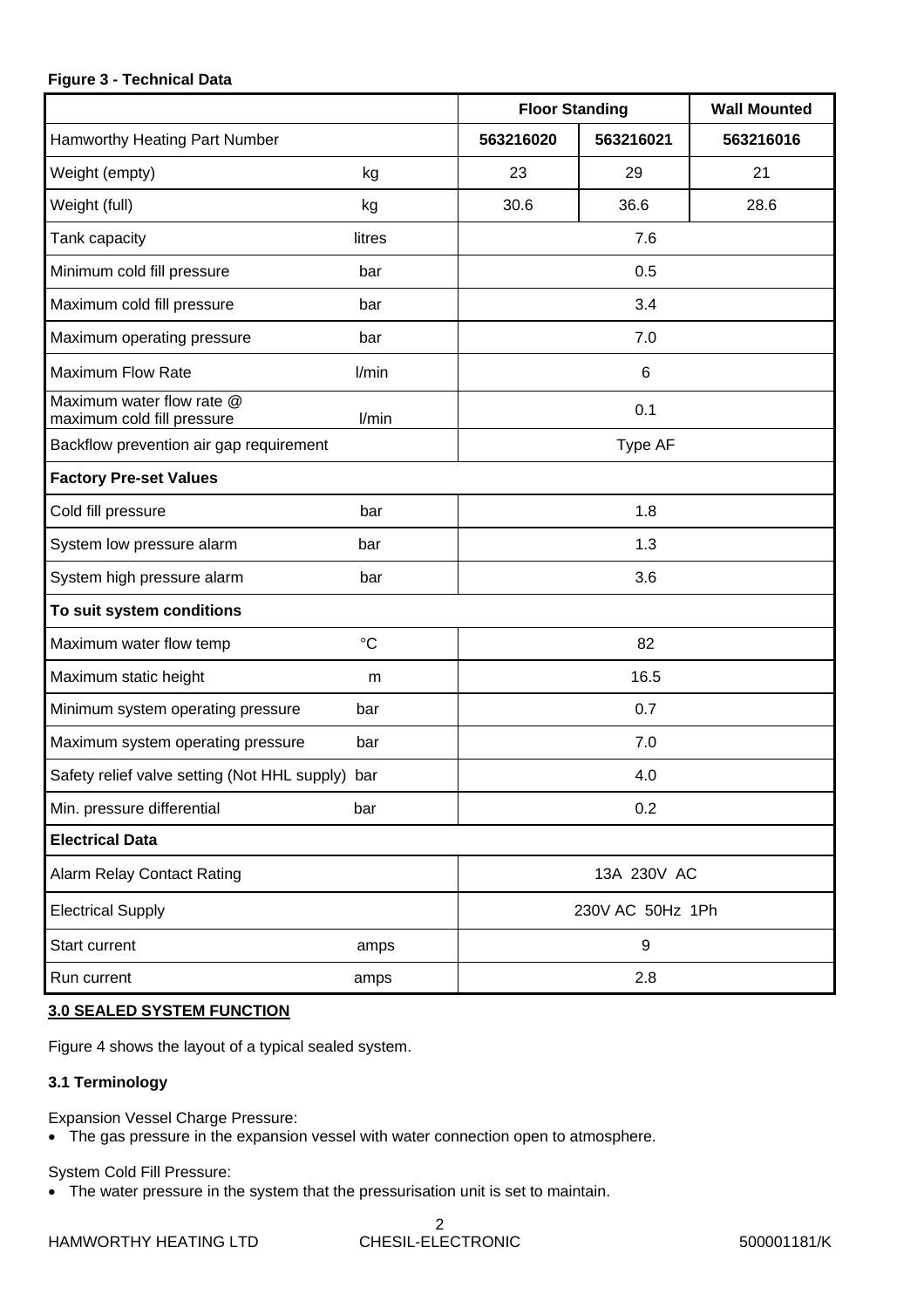

#### **3.2 Application**

The system expansion vessel charge pressure is set 0.1 bar below the cold fill pressure. Before operation of the boiler, with the system at cold fill pressure the expansion vessel is empty . As the system heats up the expanded volume is absorbed by the expansion vessel. A small pressure rise occurs which is accommodated by the vessel.

When the system cools the pressure drops. If there has been some fluid loss the pressurisation provides replacement.



1. Diaphragm position at the cold fill / charge pressure. The vessel is empty of system fluid.

2. Diaphragm position at the hot working pressure. The system volume has expanded due to the temperature rise. The gas in the vessel is compressed. Acceptance factor = 0.35 maximum (recommended).

3. Diaphragm position at high system pressure. The boiler system is shut down by the system pressure switch on.

4. Diaphragm at the safety valve lift pressure. Caused by boiler temperature limiter failure for example. Acceptance factor = 0.5 maximum (recommended).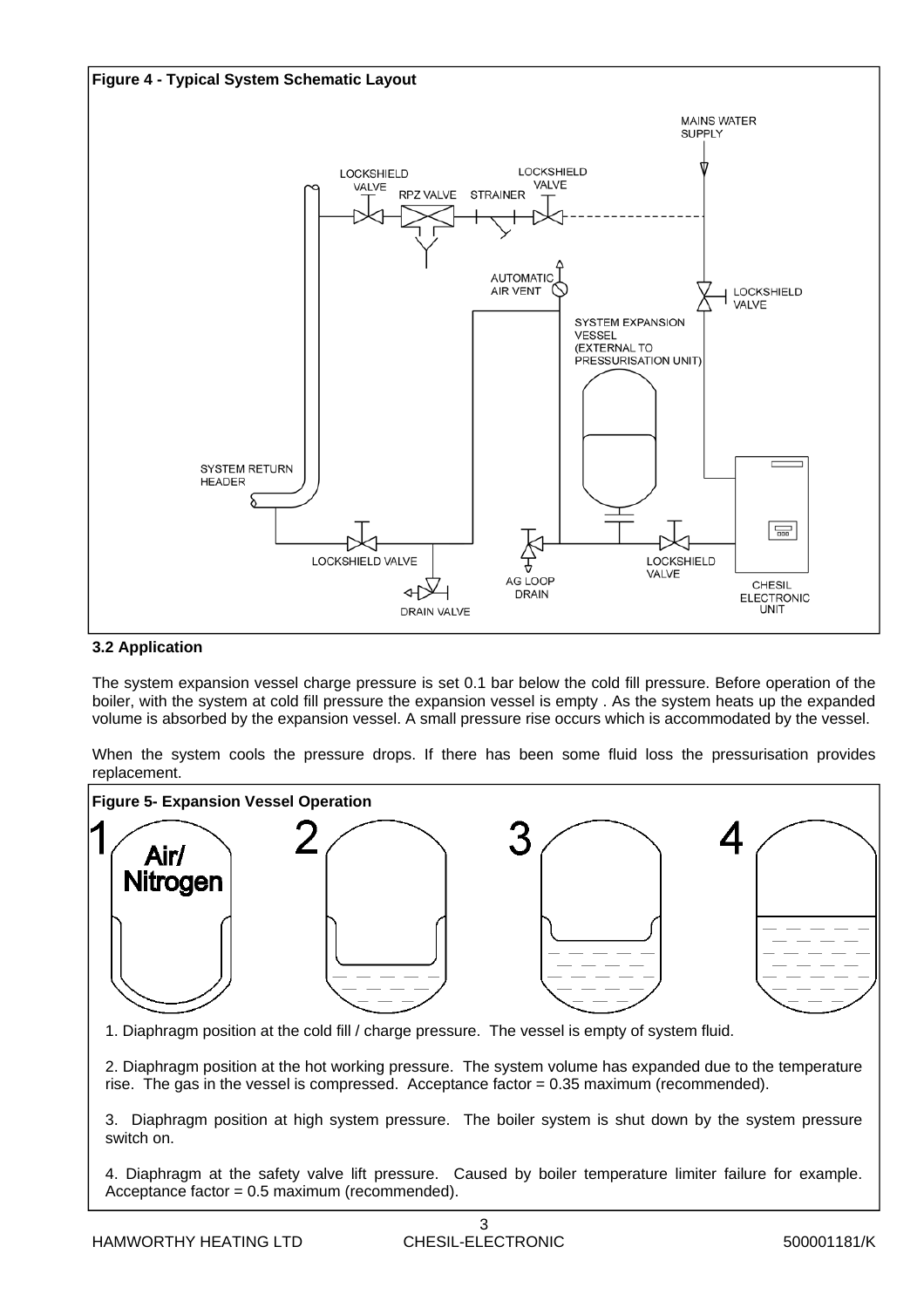#### **4.0 OPERATION OF THE PRESSURISATION UNIT**



#### **4.1 Unit Operation.**

The system pressure is continuously sensed by the pressure sensor in the pipe that connects to the heating system. This is linked electrically to the PU electronic controller, which converts the signal from the sensor to a pressure. The electronic controller checks this pressure against the user defined pressures to switch the pressurisation pump on and off, and activate low or high pressure alarm relays if reached. The controller can also determine the volume of water pumped into the system and compare this against user defined volumes to trigger a general alarm relay. The controller also records the total run time of the pump(s) (if the unit is fitted with a backup pump), a user defined minimum run time can be set to stop the pump hunting when the on and off pressures are close together. The user can predefine the electronics to alternate between pumps (in a twin pump unit) to ensure that both pumps are operational. For small systems the user can select that the unit fills the heating system from empty. For commercial systems Hamworthy Heating Ltd recommends that this 'fill-function' is only used near the end of filling the system which should be filled with a suitable device such as an RPZ valve.

#### **5.0 GENERAL REQUIREMENTS**

#### **5.1 Related Documents.**

Pressure Systems and Transportable Gas Containers Regulations 1989.

It is the law that pressure system appliances are installed by competent persons in accordance with the above regulations. Failure to install appliances correctly could lead to prosecution. It is in your own interest and that of safety, to ensure that this law is complied with.

The installation of the pressurisation unit and expansion vessel MUST be in accordance with the relevant requirements of the Pressure System Regulations, Building Regulations, IEE Regulations and the bylaws of the local water undertaking.

It should also be in accordance with any requirements of the local authority and the relevant recommendations of the following documents:-

#### Applicable standards and documents are:

- BS 7074 Application, selection and installation of expansion vessels and ancillary equipment for sealed water systems. BS 6644 Installation of Gas Fired Hot Water Boilers 60 kW to 2 MW
- BS 6880 Parts 1,2&3: Code of practice for low temperature hot water heating systems of output greater than 45 kW.
- BS 6759 Part 1 (ISO 4126): Specification for safety valves for steam and hot water.
- BS EN 60335-1: Safety of household and similar electrical appliances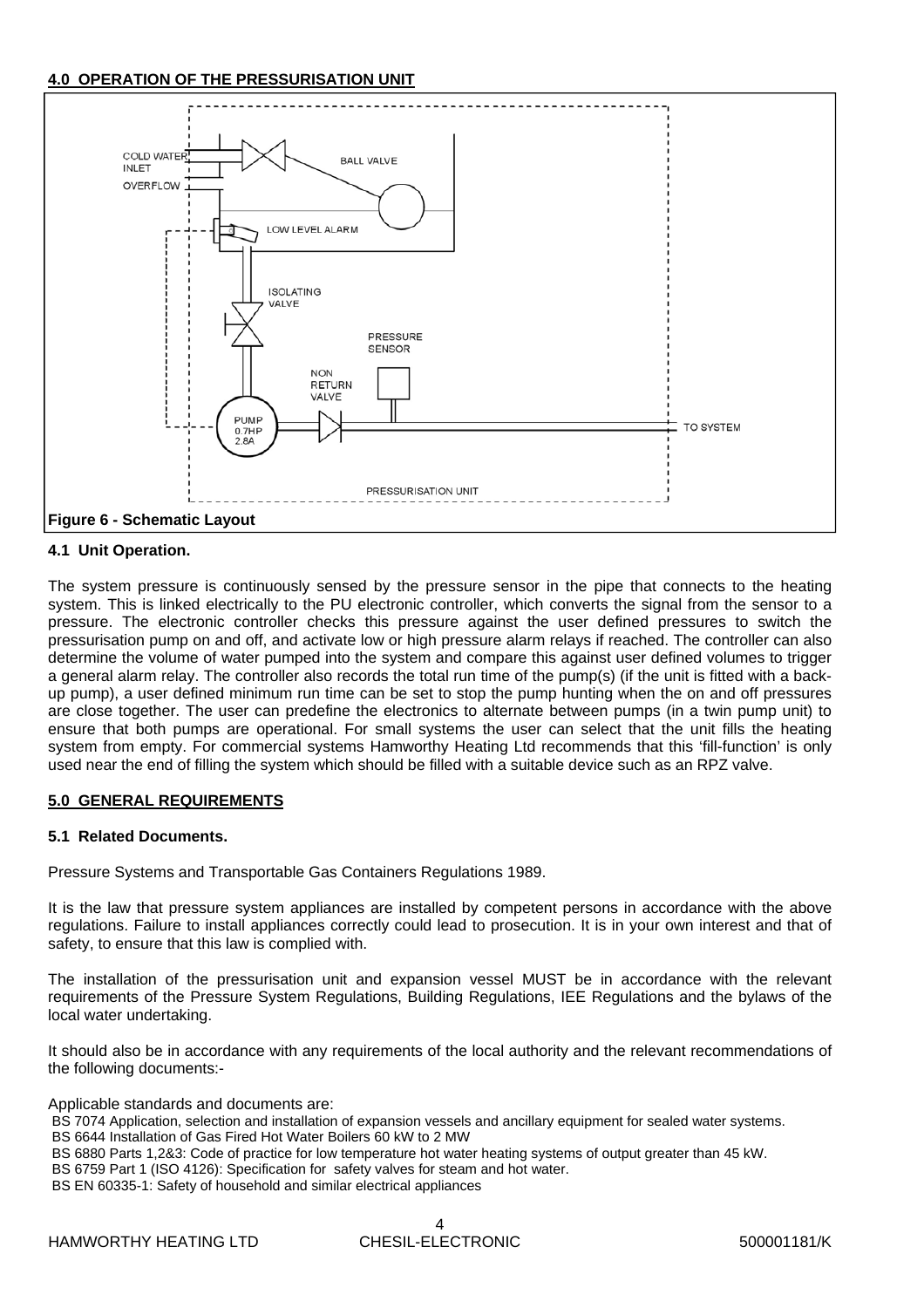#### **5.2 Mains Water Connections.**

It is a requirement of the Water Supply (Water Fittings) Regulations 1999 that the system is filled using an RPZ (Reduced Pressure Zone) valve with integral Type BA air gap. Information regarding the application, use and maintenance requirements for RPZ valves with Type BA air gap is available from WRAS. It is also advisable to contact the local water utility company to verify notification requirements for the use of these valves.

With the electronic model of Chesil pressurisation unit it is not always necessary to use an RPZ valve for system filling as the units have a Fill function suitable for small systems to a maximum of 200 litres. Where this fill function is used it is not necessary to have a quick fill loop using an RPZ valve.

#### **5.3 Expansion Vessels.**

System expansion vessels must be constructed to BS4814 or BS6144.

The required expansion vessel size is detailed in the contract documents. If in any doubt contact Hamworthy Heating Limited for comprehensive system sizing information. Hamworthy Heating Ltd supply the 'Burstock' range of suitable expansion vessels, details are shown below. A calculation sheet which can be used to determine a suitable volume for an expansion vessel can be found in the Appendix.

#### **Figure 7 - Hamworthy Heating Expansion Vessels—'Burstock'**

| <b>SALES REF NO.</b>                                                                | <b>HAMWORTHY PART</b><br>NO. | <b>TYPE</b>     | <b>TOTAL VOL.</b><br><b>LITRES</b> | <b>CONNECTION</b><br><b>DETAILS</b> | <b>WT</b><br>kgs |
|-------------------------------------------------------------------------------------|------------------------------|-----------------|------------------------------------|-------------------------------------|------------------|
| <b>HOT WATER</b><br><b>APPLICATIONS -</b><br><b>EPDM DIAPHRAGM</b><br>(0-100°C MAX) |                              |                 |                                    |                                     |                  |
| PV25W (kit)                                                                         | 563605641                    | <b>VERTICAL</b> | 25                                 | G3/4"                               | 4.7              |
| PV60W                                                                               | 5327120094                   | <b>VERTICAL</b> | 60                                 | G1"                                 | 14               |
| PV80W                                                                               | 5327120095                   | <b>VERTICAL</b> | 80                                 | G1"                                 | 16               |
| <b>PV100W</b>                                                                       | 532712096                    | <b>VERTICAL</b> | 100                                | G1"                                 | 19               |
| <b>PV200W</b>                                                                       | 532712088                    | <b>VERTICAL</b> | 200                                | G1 1/4"                             | 40               |
| <b>PV300W</b>                                                                       | 532712089                    | <b>VERTICAL</b> | 300                                | G1 1/4"                             | 54               |
| <b>PV400W</b>                                                                       | 532712090                    | <b>VERTICAL</b> | 400                                | G1 1/4"                             | 70               |
| <b>PV500W</b>                                                                       | 532712091                    | <b>VERTICAL</b> | 500                                | G1 1/4"                             | 79               |
| <b>PV800W</b>                                                                       | 532712092                    | <b>VERTICAL</b> | 800                                | G1 1/2"                             | 195              |
| <b>PV1000W</b>                                                                      | 532712093                    | <b>VERTICAL</b> | 1000                               | G1 1/2"                             | 228              |

**Note:** 25 litre expansion vessels are supplied complete with wall mounting bracket

#### **5.4 Safety Relief Valve.**

Must comply with BS6759 part 1, and be sized and installed in accordance with BS6644 & BS7074.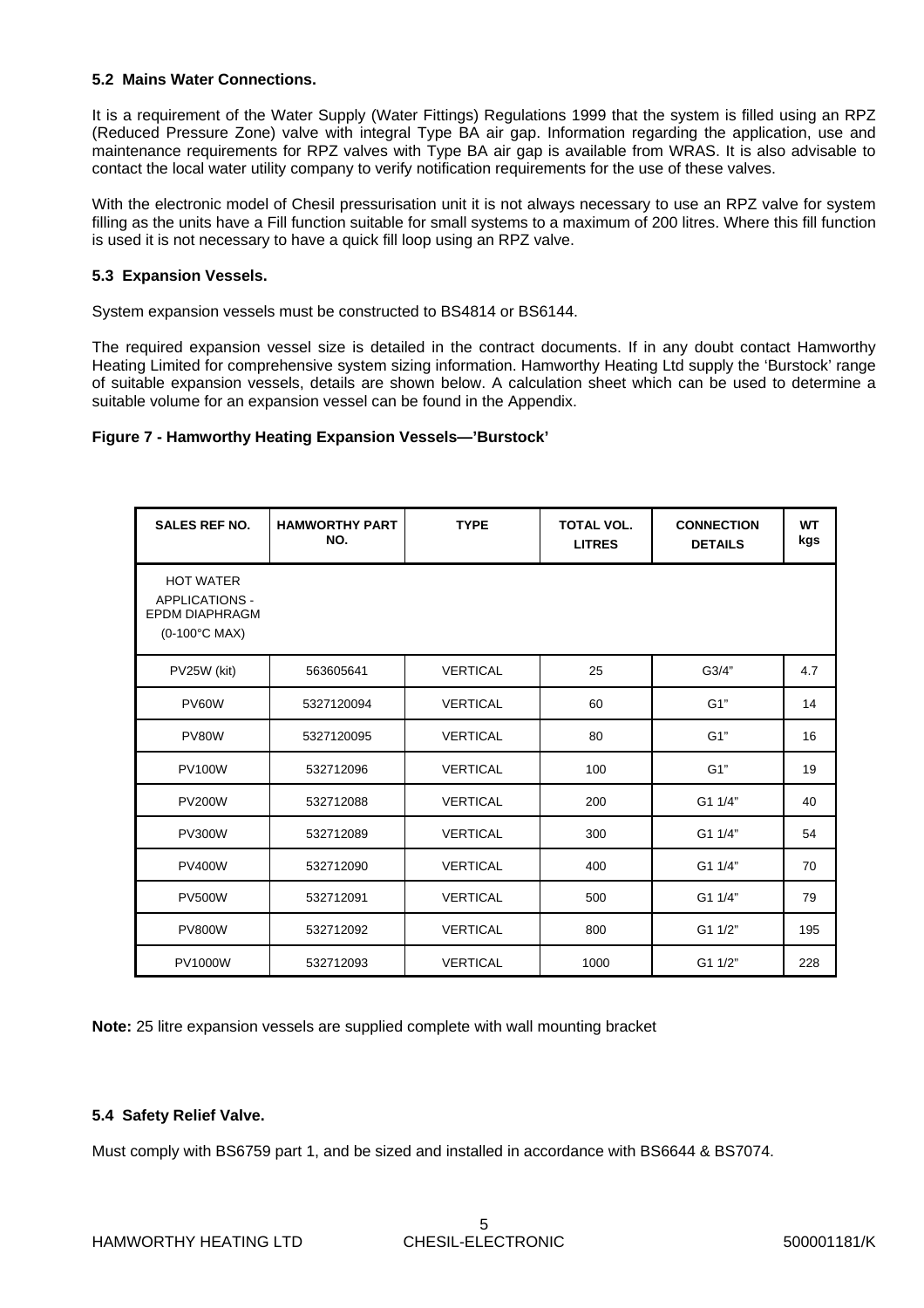#### **6.0 INSTALLATION**

The units are supplied inside strong cardboard boxes with paper padding and should be left in this packaging until they arrive on site and are installed.

#### **6.1 Location**

The units are designed for both wall mounting and floor standing. A mounting bracket is supplied inside the unit taped to the front of the tank for wall mounting. It is intended that this bracket should be fixed to the wall and the unit hung from it. Each unit also has two holes in the back of the chassis for extra security. The corresponding holes in the wall should be drilled to suit once the unit is mounted on its bracket.

Floor standing models should be secured to the floor by utilising the holes in the plinth.

The bracket dimensions are shown in fig 9 below.

# **Figure 8 - Recommended Clearances** 450 150 PLAN VIEW 100

#### **6.2 Pipework Connections (Shown in Figure 10)**

1) Mains water connection (½" BSP Male).

The units have a type 'AF' air gap to prevent backflow in accordance with Water Supply (Water Fittings) Regulations 1999. The water supply connection must conform to all local WRAS regulations.

2) Plastic Overflow Connection (D32mm Bore Plastic Waste Pipe).

Overflow should be piped to where it will be safe but visible so it will be noticed and can be modified.

3) System connection.

The system connection is via a 15MM compression fitting. The unit must be connected to the system by an antigravity loop (see Figure 4). The antigravity loop must be made in pipe-work no smaller than the expansion vessel connection, and have a minimum height of 2 metres. It should include a lock-shield (or lockable) valve at the system connection point for servicing and an automatic air vent fitted at the highest point of the loop. The pipe-work and fittings must be pressure tested to 1.5 times the safety valve lift pressure.

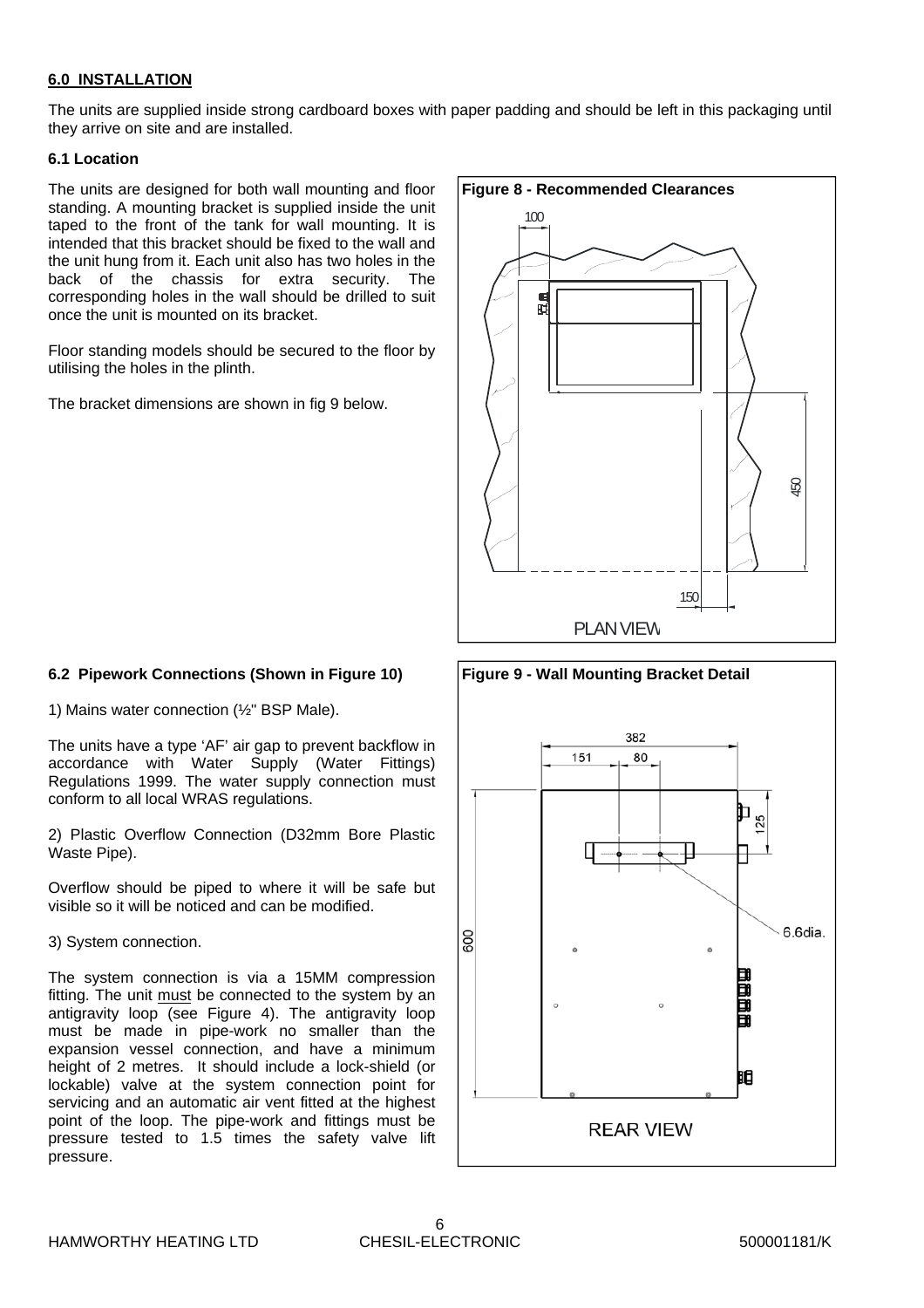

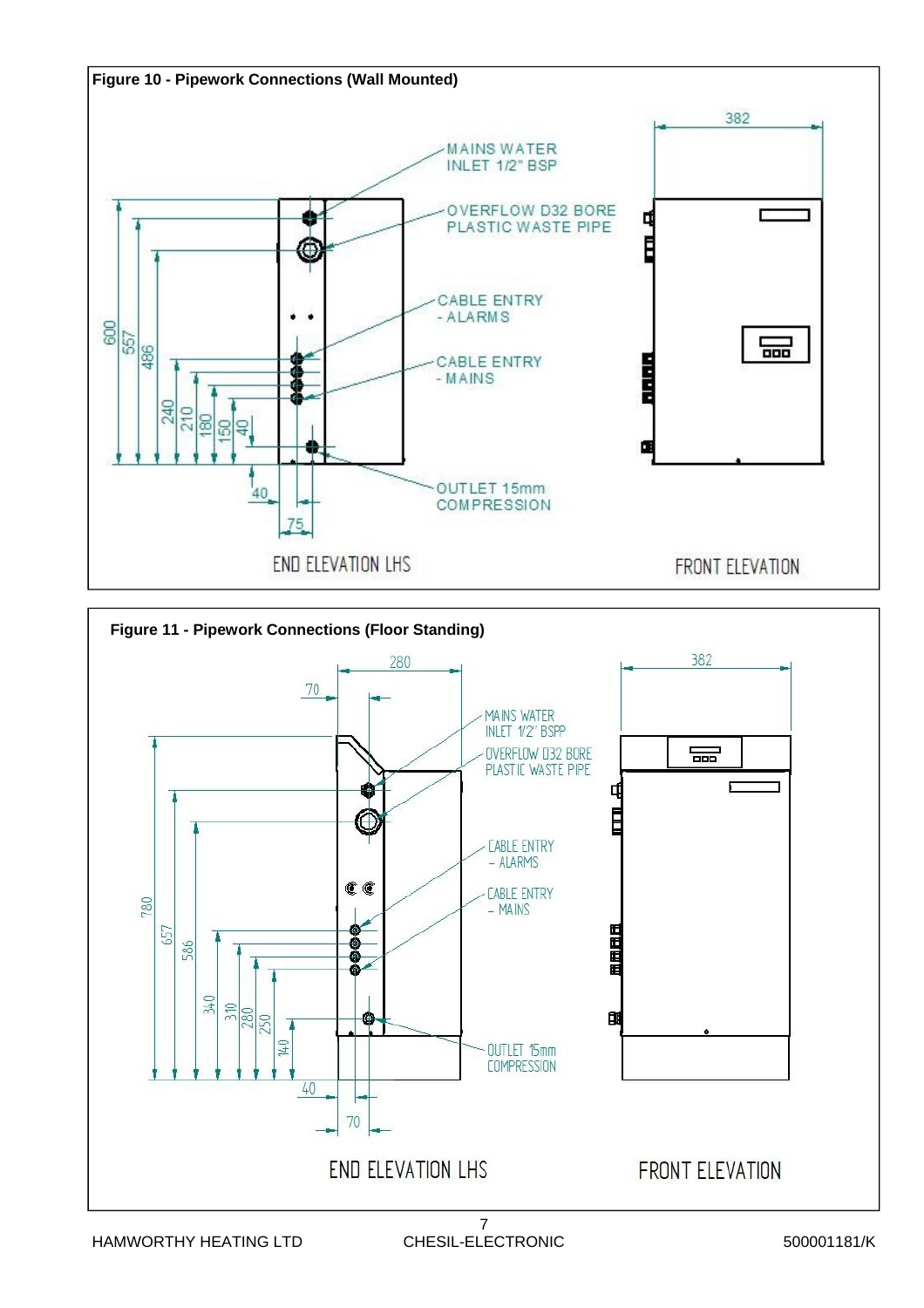#### **6.3 Electrical connection**

Wiring diagrams for the units can be found in appendix A1. All wiring to the pressurisation unit must be in accordance with the IEE regulations, and any local regulations which apply. **Note! If in any doubt a qualified electrician should be consulted.** 

#### **6.3.1 Mains Connection**

Units are supplied fitted with a 1m flying lead for connection to the mains supply. Mains connection must be via a fused isolator rated at 13 Amps and positioned locally to the unit.

#### **6.4 Electrical Connection To The User Terminals (see Fig A1)**

**Terminals 1 to 3** are Low Pressure Alarm volt free relay - 1 Normally Open, 2 Common and 3 Normally Closed. Suitable for up to 230V 0.5A connection.

**Terminals 4 to 6** are High Pressure Alarm volt free relay - 4 Normally Open, 5 Common, 6 Normally Closed. Suitable for up to 230V 0.5A connection.

**Terminals 7 to 9** are General Alarm volt free relay - 7 Normally Open, 8 Common 9 Normally Closed. Suitable for up to 230V 0.5A connection.

**Terminals 10 to 12** are for mains power coming into power electronics - 10 Live (11 Earth) & 12 Neutral connection. Supply to be 230V single phase 50Hz.

#### **6.5 Operation of the Controller**

Once wired, cover closed, and cable fitted to pressure sensor, the unit is ready for operation. When the mains supply is switched on the unit becomes operational with factory settings applying.

After a few seconds the unit will become operational and will start the pump(s) until pre-set pressure has been achieved or until an alarm is displayed (other than Low Pressure Alarm). Please note, however, there is a fill function in the Maintenance menu designed to bring the system up to pre-set pressure which will ignore counters such as volume of water introduced, pump cycle count, hours run meter etc. See Maintenance menu for more information.

Once system is in normal operation mode the word 'AUTO' appears, to indicate that the unit is in working mode. The display will always revert to this unless it is in alarm condition.

#### **6.6 Trouble Shooting**

In the event of the unit not coming on when mains is applied, then please return the unit to HHL for full investigation.

Once powered up, the unit will become operational. Again, if the unit is not operating as you believe it should, then please contact HHL Technical Department for further assistance.

#### **6.7 Standard Menu Display**

By pressing the up and down keys you can scroll up and down the standard menu in the order detailed below. All items in menu are view only, except for COLDFILLPRES which can be altered by user between 0.7 Bar and 3.4 Bar in 0.1 Bar steps. By altering the cold fill pressure, cut-in pressure and low pressure alarm setting will move by same amount as cold fill pressure is moved either up or down, unless they hit their minimum. High pressure alarm setting will move upwards once cold fill pressure is 0.2 Bar below high pressure alarm, but will not move downwards if cold fill pressure is brought down.

The structure of the standard menu is as follows and can be scrolled through by using the up and down keys:-

- SYSTEM PRES X.X: This is current pressure reading of system in Bar.
- COLDFILLPRES X.X: This is the pump cut-out pressure.
- MAKE-UP V0 XXXX: This is volume of water introduced into system in litres since the unit was last reset.
- MAKE-UP ALARM XX: This is alarm setting of volume of water introduced since Make-up V2 was last reset in 10's of litres (i.e. 23 would mean 230 Litres).
- MAKE-UP V2 XXX.X: This is volume of water introduced into system in litres since make-up V2 was last reset.
- PUMP OPS XXXX: This is the total number of pump cycles since pump ops was last reset.
- PUMP1 HRS XX.XX: This is Pump 1 hours run since Pump1 Hrs was last reset.
- PUMP2 HRS XX.XX: This is Pump 2 hours run since Pump 2 Hrs was last reset.

#### **6.8 Maintenance Menu Display**

This is obtained by pressing down the 'up' & 'down' arrows together for 5 seconds. The screen will display either USER MENU ON or USER MENU OFF depending on the previous menu setting.

Under Maintenance Menu you obtain access to normal menu, plus added functions, with the facility to make adjustments where appropriate. Structure of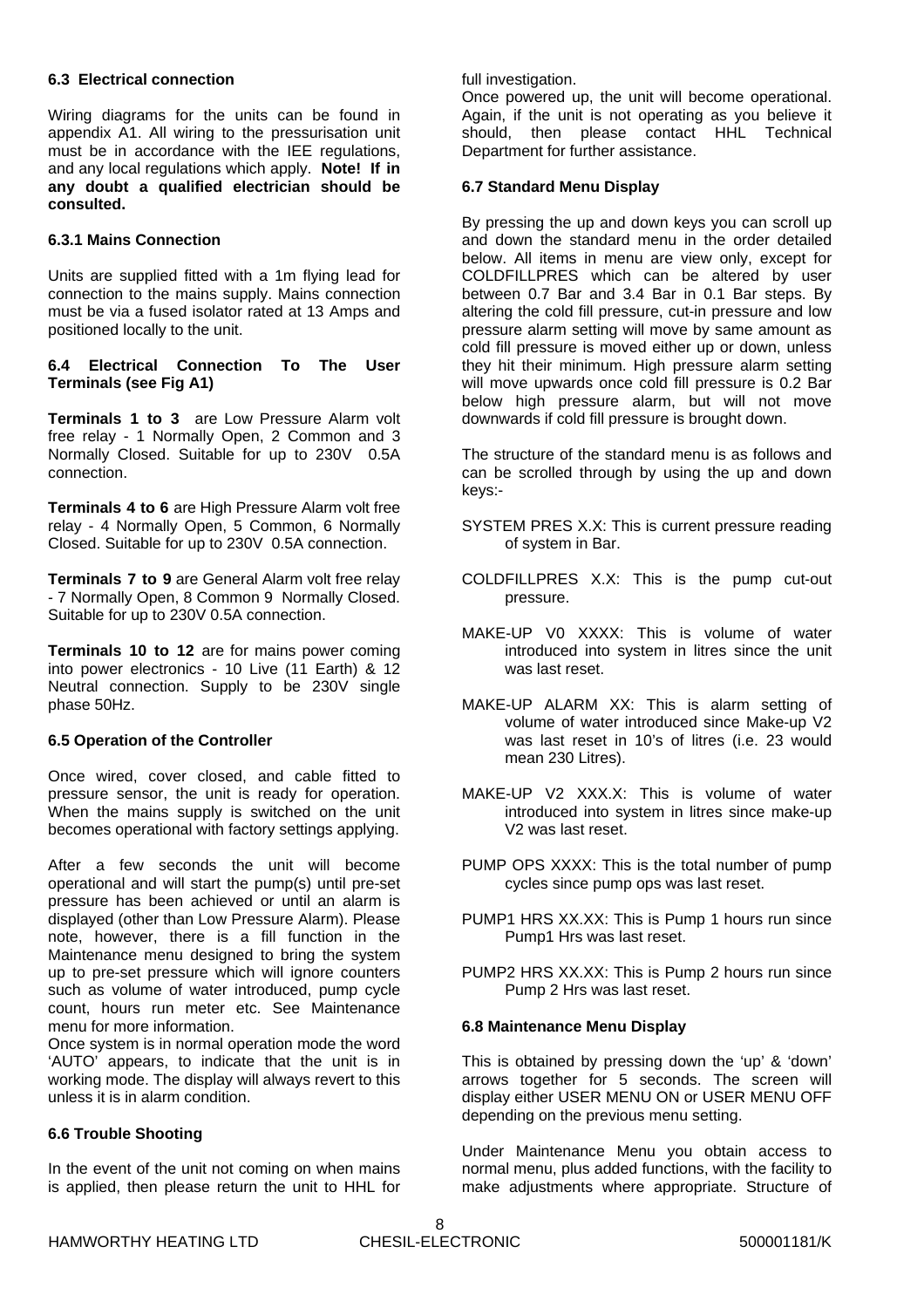menu is as follows and can be scrolled through by using the up and down keys:-

- SYSTEM PRES X.X: This is current pressure reading of system in Bar. This item is nonadjustable - view only.
- COLDFILLPRES X.X: This is the pump cut-out pressure in Bar. This is settable from 0.7 to 3.4.

 When moving coldfillpres, cut-in pres and low pres alarm will move in line and will always keep same differential (e.g. if coldfillpres starts at 1.8, cut-in pres at 1.4 and low pres alarm at 1.2, and then coldfillpres was moved to say 2.5, then cut in pres would become 2.1 and low pres alarm 1.9), except when cut-in pres and low pres alarm reach their minimum.

 When moving coldfillpres upwards, high pres alarm will also move upwards, but only once 0.2 Bar above the current setting (e.g. if coldfillpres was moved to 3.1 then high pres alarm will automatically become 3.3 if not already higher). High pres alarm will not move downwards when coldfillpres is moved down.

MAKE-UP VO XXXX: This is volume of water introduced into system in litres since the unit was last reset.

This item is non-adjustable - view only.

MAKE-UP ALARM XX: This is alarm setting of volume of water introduced since make-up V2 was last reset in 10's of litres (i.e. 23 would mean 230 Litres).

This is settable from 1 (10) to 99 (990).

 This is used to set off General Alarm to warn that the unit has introduced a certain amount of water. For instance if set to 23, the alarm will go off once the system has introduced 230 litres of water since make-up V2 was last reset and the unit will be frozen and will not resume its normal function until make-up V2 is reset or make-up alarm is moved higher than make-up V2 reading (divided by 10). **Note:** this function can be disabled by setting the value to 00.

- MAKE-UP V2 XXX.X: This is volume of water introduced into system in litres since makeup V2 was last reset. By pressing the enter button this will be reset to 000.0
- PUMP OPS XXXX: This is the total number of pump cycles since pump ops was last reset. By pressing the enter button this will be reset to 0000.
- PUMP1 HRS XX.XX: This is Pump 1 hours run since pump 1 hrs was last reset.

 By pressing the enter button this will be reset to 00:00

- PUMP2 HRS XX.XX: This is Pump 2 hours run since pump 2 hrs was last reset. By pressing the enter button this will be reset to 00:00.
- CUT IN PRES X.X: This is Pump cut-in pressure in Bar.

This is settable from 0.5 to 3.2.

 Cut in pres automatically moves up and down when coldfillpres is moved and will always keep same differential it had before coldfill pres was moved, except when cut in pres reaches minimum.

 However, cut in pres can be adjusted here. It will only go upwards until 0.2 Bar below coldfill pres setting. When moving the setting down, low pres alarm will automatically move downwards once 0.2 Bar below cut in pres.

L PRES ALARM X.X: This is Low Pressure Alarm setting in Bar. This is used to set off Low Pressure Alarm Relay to warn that system is below desired minimum pressure.

This is settable from 0.0 to 3.0.

 Low pres alarm automatically moves up and down when coldfill pres is moved and will always keep same differential it had before coldfill pres was moved, except when low pres alarm reaches minimum. Low pres alarm will also move down when 0.2 Bar below cut in pres, when cut in pres is moved downwards and will keep 0.2 Bar difference once this has been reached.

 However, low pres alarm can be adjusted here but can never move higher than 0.2 Bar below cut in pres setting.

H PRES ALARM X.X: This is High Pressure Alarm setting in Bar.

 This is used to set off High Pressure Alarm Relay to warn that system is above desired maximum pressure.

This is settable from 0.9 to 6.2.

 High pres alarm will move up when 0.2 Bar above coldfillpres, when coldfillpres is moved upwards and will keep 0.2 Bar difference once this has been reached. However, high pres alarm can be adjusted here but can never move lower than 0.2 Bar above coldfillpres setting.

PUMP MIN RUN X.X: This is Pump Minimum run time in seconds.

This is settable from 1.0 to 9.9.

 This function can be used to stop hunting when cut in pres and coldfillpres are very close together.

PUMP MAX RUN X.X: This is Pump maximum run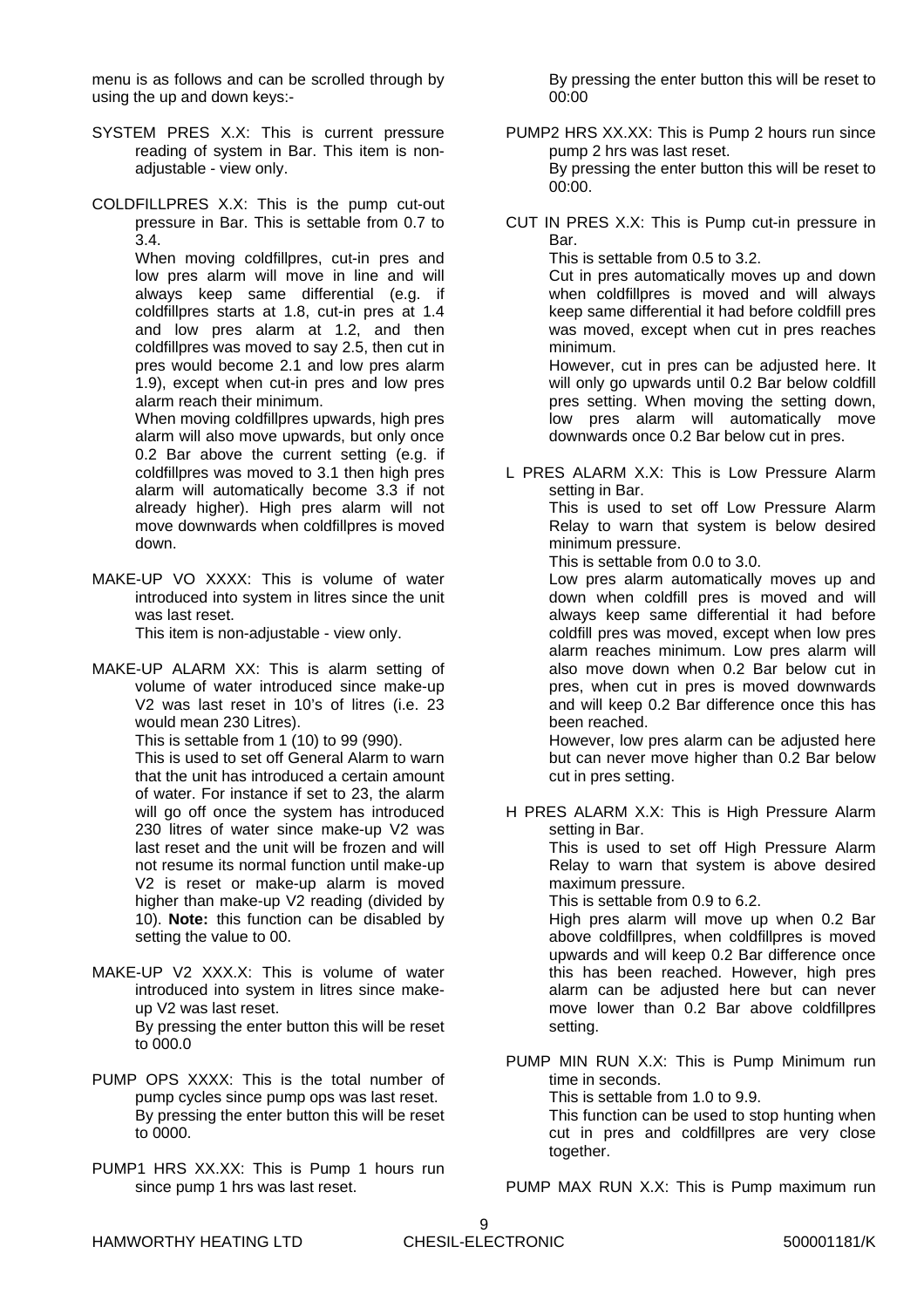time in minutes. This is settable from 01 to 99.

PUMP DELAY XX: This is Pump minimum cycle time in minutes.

This is settable from 00 to 99.

 By entering a setting in here it will prevent the pumps cycling until desired time has elapsed.

PUMP KICK XX: This is Pump Duty cycle time in days.

This is settable from 00 to 99.

 This function will run the pump for 1 second every XX days. This function is used to run the pumps periodically.

PUMP : This is a Pump Selection function and is displayed as XXXXX.

There are three settings:-

 PUMP1. Will only call on pump 1 to operate (cuts out Pump 2).

 PUMP2. Will only call on pump 2 to operate (cuts out Pump 1).

 ALTERNATE. Will automatically cycle from Pump to Pump taking into consideration the pump delay setting. In the event of a Pump failure, unit will keep on working with one working pump when in ALTERNATE pumps mode.

PASSCODE XX: This is Passcode function.

 This is settable to ON or OFF. When set to ON, any changes wishing to be made to any setting will need the pass number entered in.

PUMP TIMEOUT XX: This is pump failure setting in minutes.

This is settable from 01 to 99.

 This is used by electronics to determine whether a pump has 'failed'. The electronics will monitor the pressure when the pumps are on and if the pressure is not seen to rise by 0.05 Bar during this pump timeout setting then it will declare the pump as having failed. This doesn't actually mean the pump is not working as there may be other reasons for the pump not increasing the pressure, but indicates that the unit/system should be checked.

FILL FUNCTION: This is a Fill function and is activated by pressing the enter key.

 This function is used for final top up to bring up system to required pressure whilst disabling all counters (I.e. MAKE-UP V0, MAKE-UP V2, PUMP OPS, PUMP1 HRS, PUMP2 HRS will not be altered). The system will bring up the system to cut out pressure if reached within 6 hours and the unit will then stop and FILL will flash on the screen. To return the unit back to normal

operation the enter key needs to be pressed again.

Once any required modifications have been made under Maintenance Menu, it is advisable to revert back to normal menu by holding the 'up' & 'down' arrows for 5 seconds until the screen displays USER MENU OFF. No information is lost by doing this and all last entered settings will remain. This will then restrict amendments again to coldfill pressure setting (see Standard Menu).

#### **6.9 Alarms**

There are a number of alarms and the unit will always default to alarm display when one is in activation. The unit will flash when in alarm mode to indicate that there is a problem. If more than one alarm is tripped then the system will display all alarms currently affecting the unit - the unit will flash each alarm for a couple of seconds before showing the next one, and will continue to scroll through the list. When any condition has been rectified the unit will continue to display any other current alarms that still affect the system. Only when all alarm faults have been rectified, will the unit go back to Auto mode.

The alarms are as follows:-

- ALARM-LO PRESS: This indicates that Low Pressure Alarm has been breached. The unit will continue to operate under this alarm function, but invariably the alarm will be caused by some other problem (e.g. too long a t3 setting).
- ALARM-HI PRESS: This indicates that High Pressure Alarm has been breached. The pump control will be discontinued until the alarm fault has been rectified.
- ALARM-LEAK LIMIT: This indicates that Leakage Volume Limit has been breached. The pump control will be discontinued until the alarm fault has been rectified. This can be done by resetting Leakage Volume to 0, or by increasing make-up alarm above make-up V2.
- ALARM-TANK LEVEL: This indicates that the water level in the water tank is too low. The pump control will be discontinued until the alarm fault has been rectified. **Investigate reasons why water content of tank is low.**
- FAULT PUMP1: This indicates that Pump 1 has drawn over the allowed current and is possibly at fault. You can press enter when this displays, and the pump will come back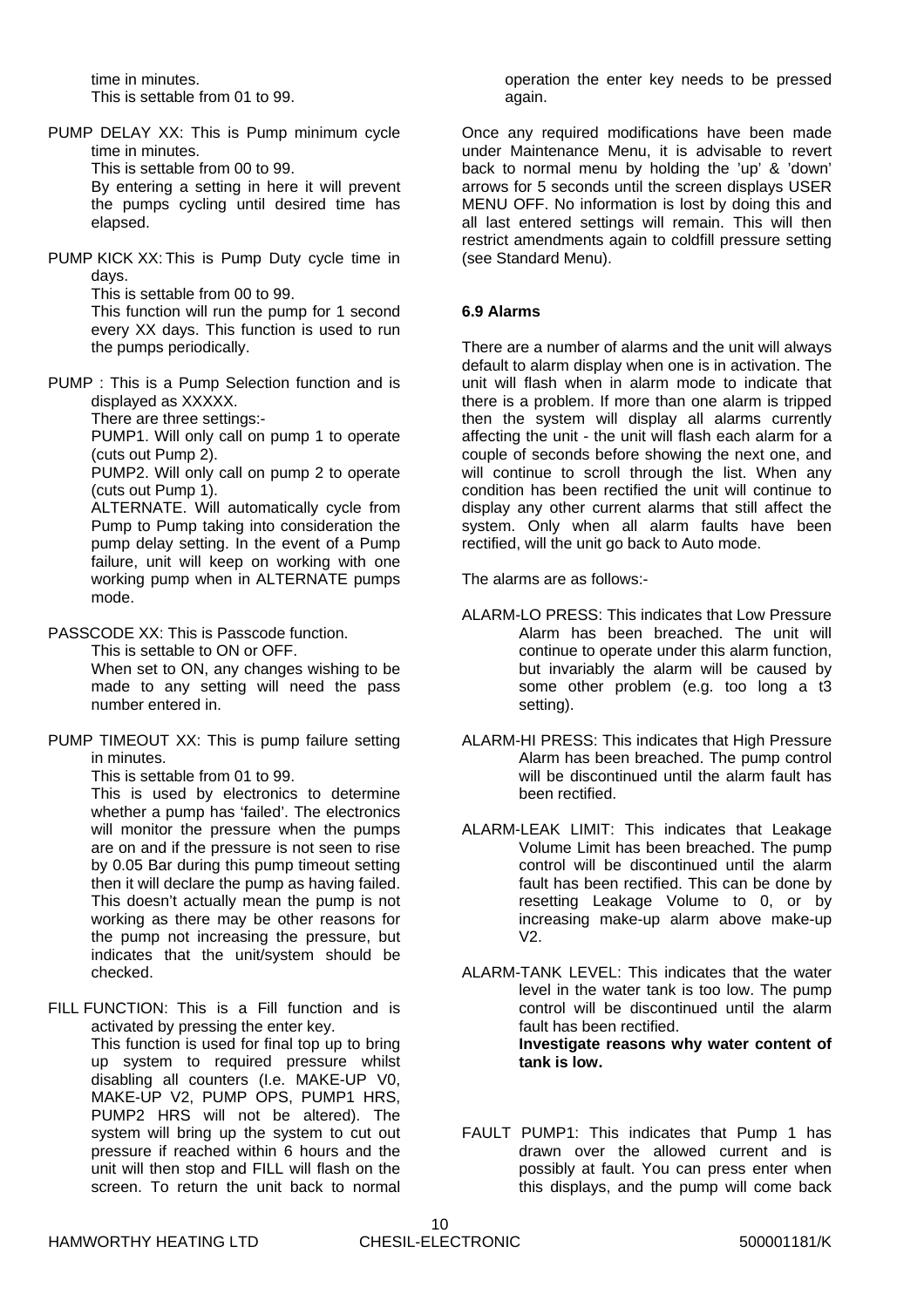into service if it is working. It is worth running Pump 1 to ascertain if it is faulty or not.

- FAULT PUMP2: This indicates that Pump 2 has drawn over the allowed current and is possibly at fault. Same remedy as for FAULT PUMP1 alarm.
- PUMP1 TIMED OUT This indicates that Pump 1 has not increased the pressure in the system within the allowed time setting. You can press enter when this displays, and the pump will come back into service if it is working. It is worth running Pump 1 to ascertain if it is faulty or not. If this problem persists and the pump is still working, then pump timeout setting should be increased.
- PUMP2 TIMED OUT: This indicates that Pump 2 has not increased the pressure in the system within the allowed time. Same remedy as for Pump 1 Timed Out alarm.

There are volt free relays on the unit to give audible, visual or BMS signals that the unit has gone into alarm mode. The Low and High Pressure Alarms have their own circuits, with all other conditions setting off General Alarm relay.

#### **6.10 Factory Default Settings**

The unit is supplied with the following default settings.

| <b>COLDFILLPRES</b>  | 1.8             |
|----------------------|-----------------|
| MAKE-UP VO           | 0000            |
| MAKE-UP ALARM        | 99              |
| MAKE-UP V2           | 000.0           |
| <b>PUMP OPS</b>      | 0000            |
| <b>PUMP1 HRS</b>     | 00:00           |
| <b>PUMP2 HRS</b>     | 00:00           |
| <b>CUT IN PRES</b>   | 1.5             |
| L PRES ALARM         | 1.3             |
| <b>H PRES ALARM</b>  | 3.6             |
| <b>PUMP MIN RUN</b>  | 1.0             |
| PUMP MAX RUN         | 99              |
| PUMP DELAY           | 00              |
| <b>PUMP KICK</b>     | 30              |
| <b>PUMP SELECTOR</b> | ALTERNATE PUMPS |
| PASSCODE             | OFF             |
| PUMP TIMEOUT         | 03              |

#### **Technical Summary**

| <b>Voltage Supply:</b>   | $230V$ 1~ 50Hz Mains<br>Current<br>rated<br>at<br>690W |
|--------------------------|--------------------------------------------------------|
| Maximum Working Voltage: | 250V                                                   |
| Fuse Rating:             | 13A                                                    |
| Temperature Range:       | $4^{\circ}$ C to 65 $^{\circ}$ C                       |
| Housing Classification:  | IP65                                                   |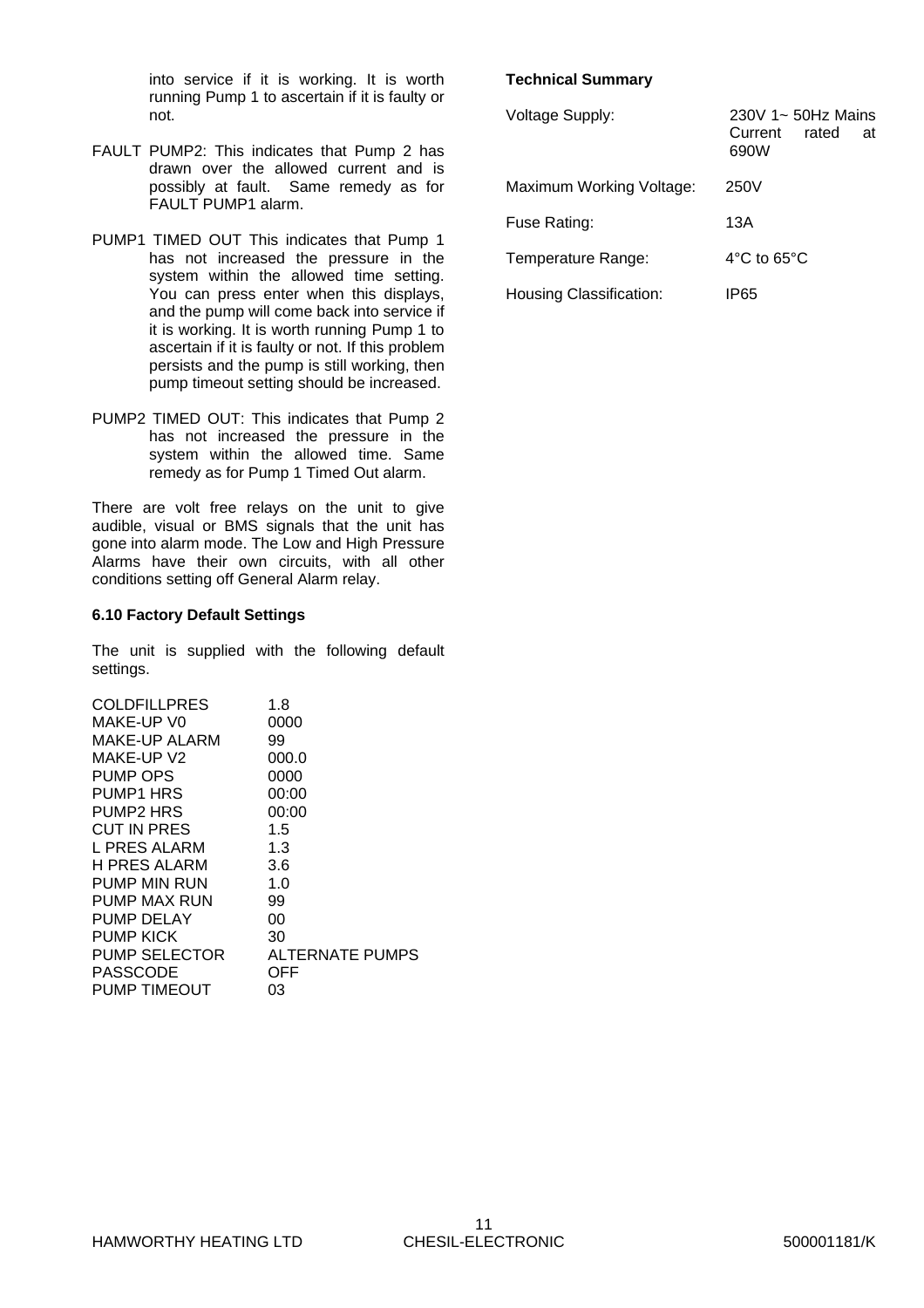#### **7.0 COMMISSIONING**

Chesil Electronic Units are supplied factory set and tested to suit the system parameters shown in Figure 3. If the application falls within these parameters the unit requires minimal commissioning checks.

#### **7.1 Mechanical Installation**

Check that the Chesil Unit and expansion vessel has been installed correctly, as detailed in section 6.2: Pipe-work connections.

#### **7.2 System Flushing**

Ensure that the system has been flushed and all foreign matter has been removed, including pipe scale.

**Note!** Should this material come into contact with the expansion vessel diaphragm it could result in premature failure of the expansion vessel assembly.

#### **7.3 Electrical Installation**

Before working on Chesil units ensure the electrical supply & external circuits connected to the unit are isolated.

#### **7.4 System Expansion Vessel ('Burstock' range)**

To set or check the expansion vessel charge pressure the lock-shield valve between the Chesil unit and the vessel must be closed. The drain cock fitted on the base of the expansion vessel must be open to allow any water in the vessel to escape.

A suitable gauge should be used to check the charge pressure. Generally a Schrader 'car type' valve is fitted near the top of the expansion vessel. If the charge pressure is too high it can be reduced by depressing the centre of the Schrader valve or by using a pressure gauge with an integral air release valve. If the charge pressure is too low a small increase can be provided using a car foot pump otherwise an oil free compressor or nitrogen bottle is recommended.

**Note!** The expansion vessel charge pressure should be set to 0.1 bar less than the cold fill pressure.

When the correct pressure is set the Schrader valve protective cap must be replaced.

Check the integrity of the pipe-work. Ensure the lock-shield valve between the Chesil unit and the expansion vessel is open and the drain valve is closed. Ensure the air purge plug is fitted (near the top of the expansion vessel).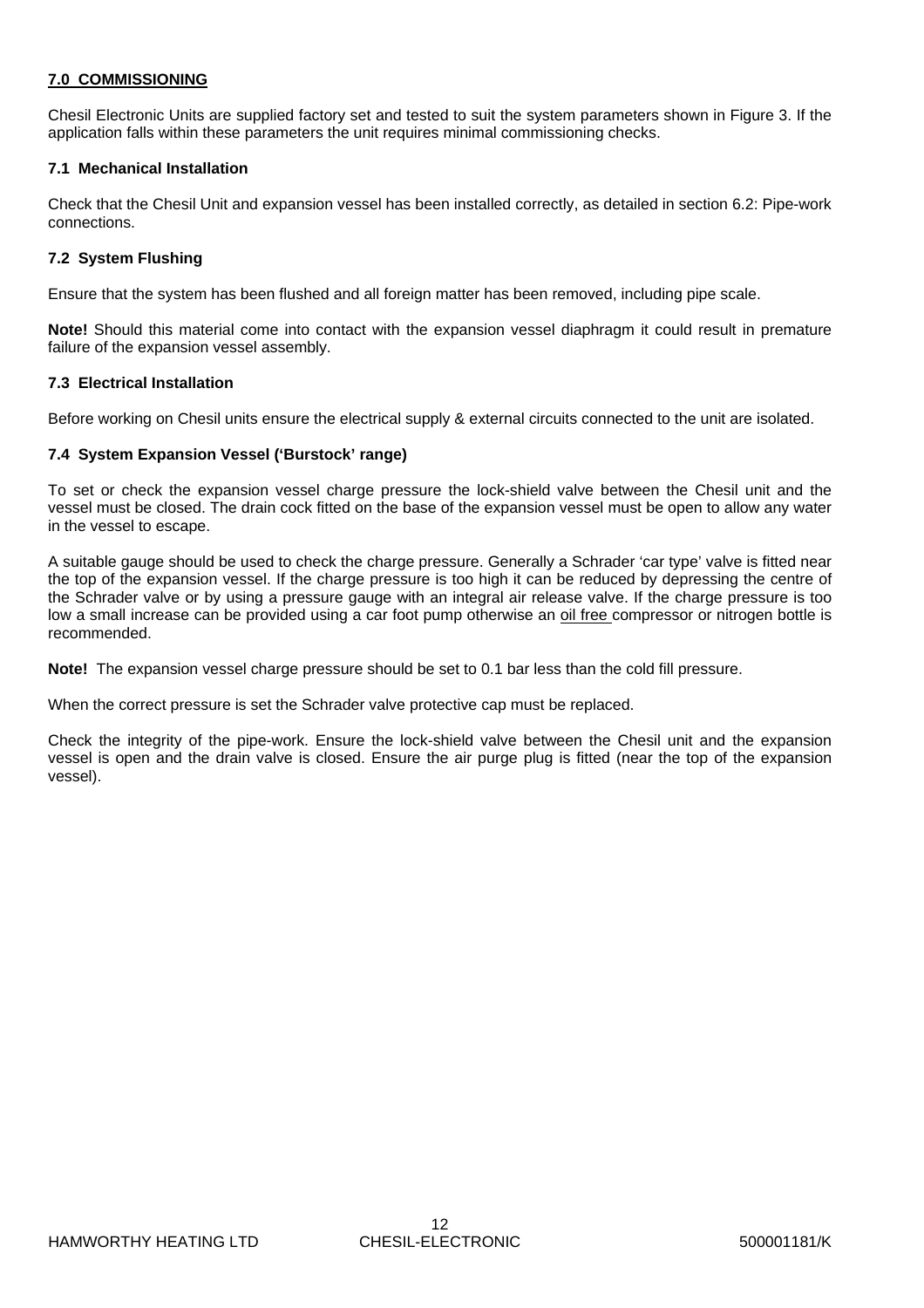#### **7.5 Initial Setting of Unit**

Each unit comes with a selection of inserts that can be fitted into the inlet valve to achieve the required output: Mains inlet pressure > 4 bar H.P. restrictor (white see fig 12) Mains inlet pressure  $<$  4 bar L.P. restrictor (red see fig  $12$ )

The HP restrictor is fitted in the inlet side of the float valve assembly. This should be unscrewed in order to change the restrictor (see fig 13). The LP Restrictor is clipped to the side of the valve assembly.



**Figure 12 - Restrictor Inserts**



**Figure 13 - Changing Restrictor Inserts**

3) If the cold water is from a tank then the tank must be at least 2m above the inlet for the header tank to remain full when the pump is working at maximum rate. The pressurisation units should not be used to fill a heating system.

4) Check that the unit has been connected to the system using a suitable isolation valve.

5) Check that the mains lead has been connected to a suitably fused and switched isolator.

6) The cold fill pressure on the units are factory set to the levels listed in figure 3 as are the Hi & Lo pressure alarms. If these levels are unsuitable for the installation then adjustment will be necessary.

7) Set the float to its lowest level. (fig 14)



#### **7.6 Filling The Unit**

**Figure 14 - Float Adjustment**

1) Check all connections and pressures. Remove front cover by unscrewing securing screw at base of unit and lifting cover up and slide forwards.

2) Undo the priming screw on pump head (fig 15). Prime until air stops escaping. Close the screw & turn on the supply to the unit (keeping system isolation valve closed). Pump will run for a few seconds until set pressure is reached.

3) Check for any leaks within the unit, if OK open system isolation valve.

4) The unit will now monitor the system and keep it at the required pressure.



**Figure 15 - Priming Screw**

HAMWORTHY HEATING LTD

13 CHESIL-ELECTRONIC 500001181/K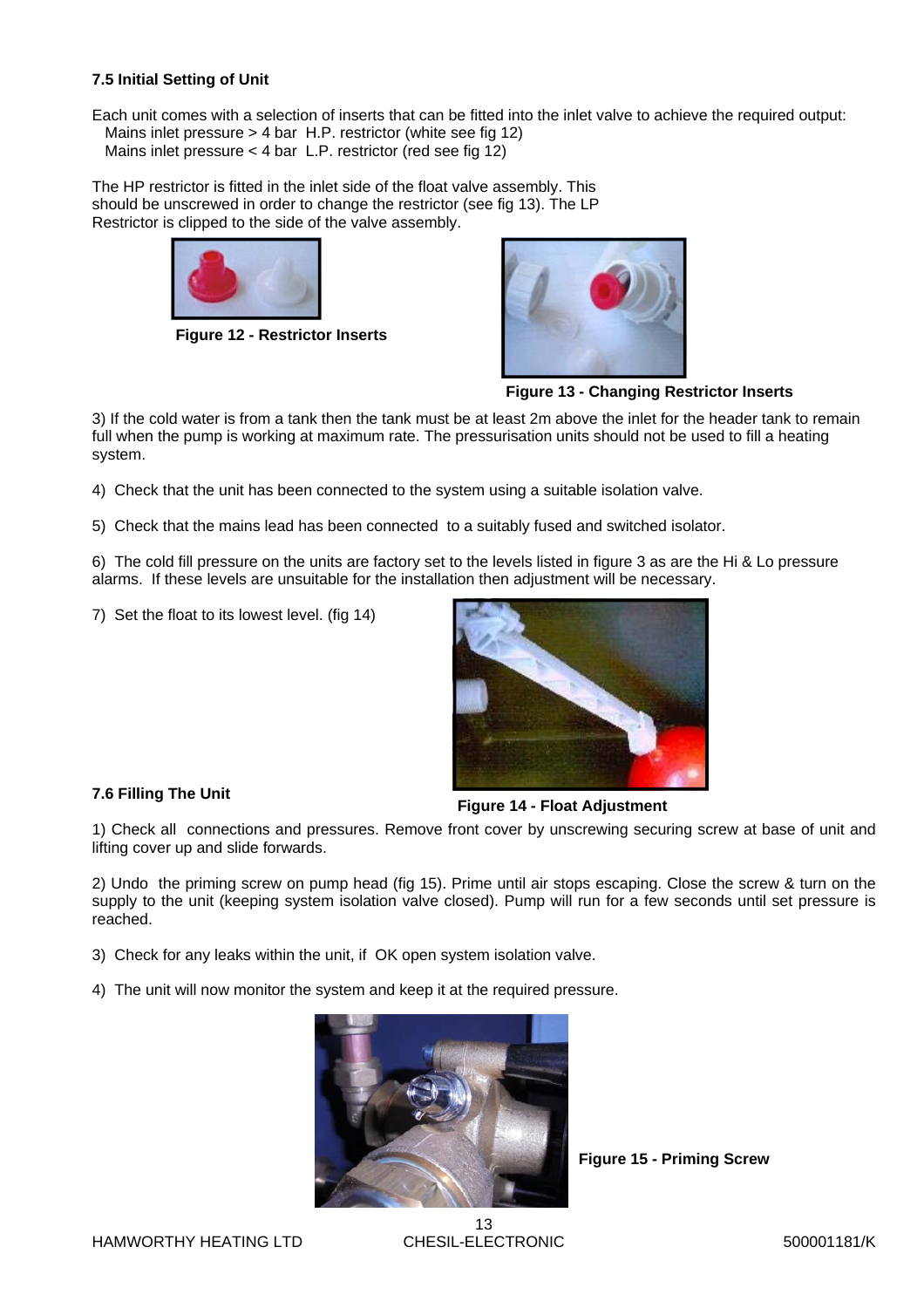#### **7.6.1 User Defined Pressure Levels**

**Any adjustments required away from the standard factory set operating parameters can be made following the instructions detailed in the maintenance section 6.8.** 

#### **7.7 Pump Spindle Access hole**

A Ø20mm hole has been added to the right hand side panel of the back plate to allow for screw driver access to the pump drive spindle. This hole may be utilised following the removal of a rubber bung.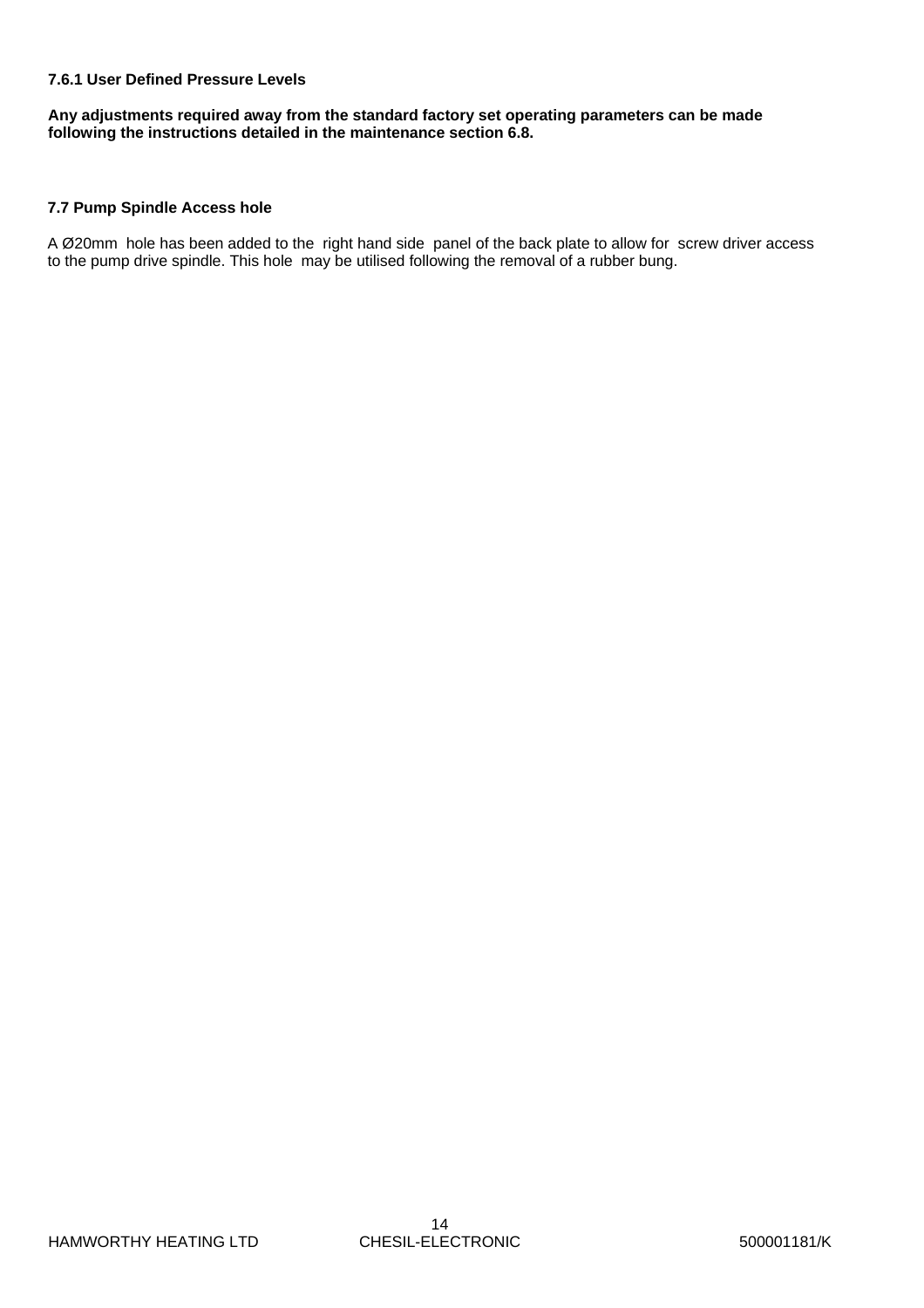#### **8.0 FAULT FINDING**

General fault finding is shown in Figure 17. If the Chesil unit still does not operate satisfactorily, consult Hamworthy Heating for assistance.

#### **Figure 17. Fault Finding Guide.**

| Fault                              | <b>Possible Causes</b>                                   | <b>Action</b>                                        |
|------------------------------------|----------------------------------------------------------|------------------------------------------------------|
|                                    |                                                          |                                                      |
| Pump will not run                  | Unit up to pressure                                      | None                                                 |
|                                    |                                                          |                                                      |
|                                    | No power to the unit                                     | Check at source                                      |
|                                    | <b>Isolator fuse blown</b>                               | Replace fuse in isolator. Note! Investigate cause of |
|                                    |                                                          | blown fuse before restarting the unit                |
|                                    | Cut In Pressure set incorrectly                          | Adjust cut in pressure (see section 6.8)             |
|                                    |                                                          |                                                      |
|                                    | Pump seized or faulty                                    | Service or replace pump (see section 10)             |
| up pressure                        | Pump runs but will not build Pump isolating valve closed | Open valve                                           |
|                                    | Pump not primed                                          | Prime pump (see section 7.6)                         |
|                                    | Float switch faulty                                      | Check water level and replace float switch.          |
|                                    | Pump non return valve jammed                             | Check valve                                          |
|                                    | <b>Blocked flow restrictor</b>                           | Check flow restrictor for blockage                   |
| Pump cuts in and out               | Value of cut in & coldfill pressure                      | Adjust values                                        |
| rapidly (hunting)                  | set incorrectly                                          |                                                      |
|                                    | Non return valve not sealing                             | Clean valve seat or replace valve if necessary (see  |
|                                    | correctly                                                | section 10.4)                                        |
|                                    |                                                          |                                                      |
|                                    | System Leak                                              | Trace leak and ensure system is sound                |
| Pump runs continuously             | Value of coldfill pressure set<br>incorrectly            | Adjust value                                         |
|                                    | Pump relay faulty                                        | Replace faulty relay PCB in grey box (see section    |
|                                    |                                                          | 10.5)                                                |
|                                    |                                                          |                                                      |
|                                    | System leak                                              | Trace leak and ensure system is sound                |
| Pump cuts out at wrong<br>pressure | Pressure gauge being compared<br>with is inaccurate.     | Replace pressure gauge.                              |
|                                    |                                                          |                                                      |
|                                    | Internal pressure sensor faulty.                         | Replace pressure sensor (see section 10.6)           |
| Maximum system working             | Coldfill pressure set incorrectly                        | Adjust value                                         |
| pressure too high                  |                                                          |                                                      |
|                                    | Internal pressure sensor faulty.                         | Replace pressure sensor (see section 10.6)           |
| Boiler switches off un-            | Hi or lo pressure alarms set                             | Adjust values                                        |
| expectedly                         | incorrectly                                              |                                                      |
|                                    | Safety circuit is wired incorrectly                      | Check wiring with Wiring diagram in appendix         |
| System pressure runs               | Small system leak                                        | Trace leak and ensure system is sound                |
| consistently at cold fill          |                                                          |                                                      |
| pressure                           |                                                          |                                                      |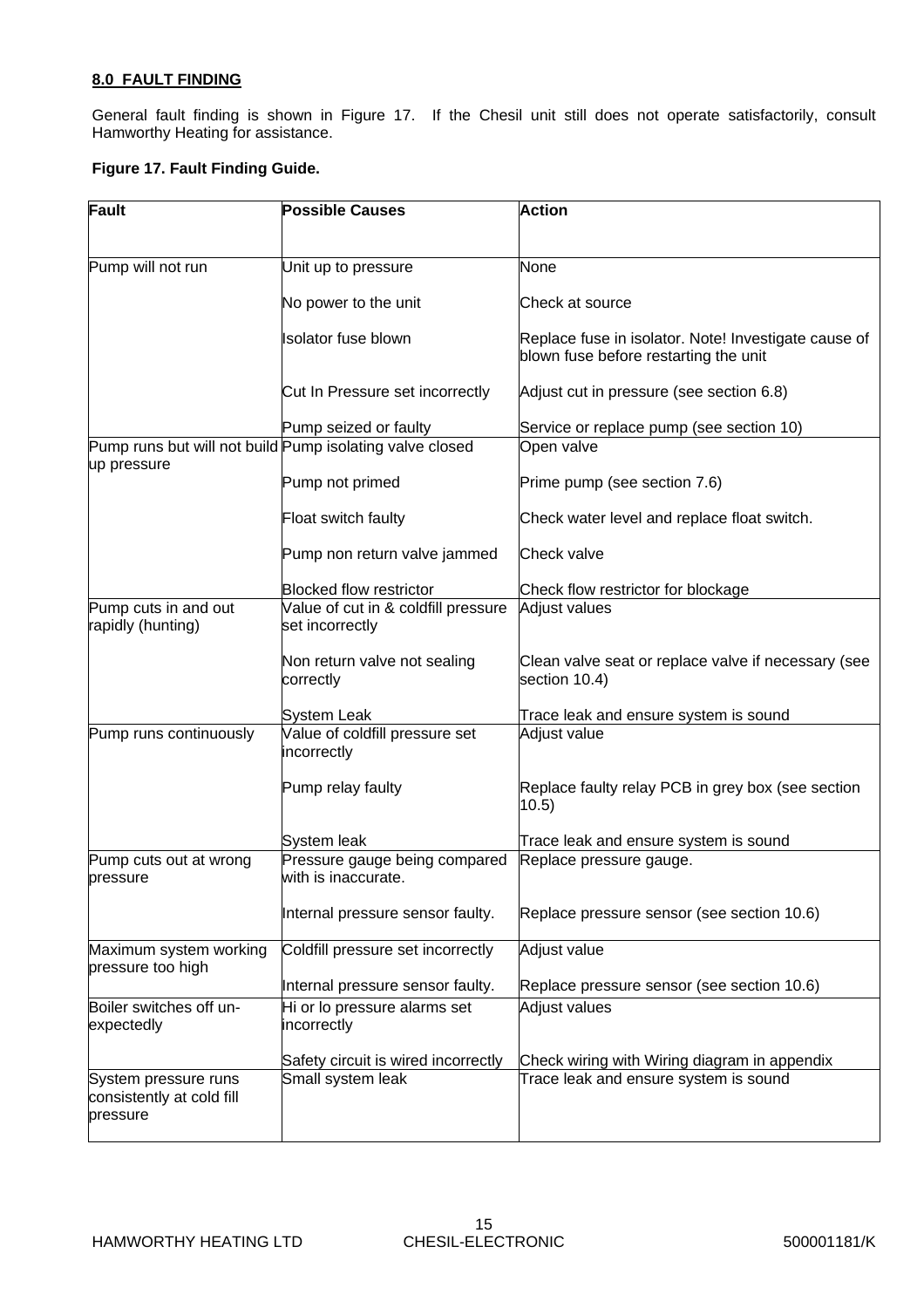#### **9.0 SERVICING SCHEDULE**

The following is a recommended servicing schedule for the Chesil unit and expansion vessel. If remedial action is required, refer to section 10: SERVICING AND REPLACEMENT OF COMPONENTS. If in doubt consult Hamworthy Heating.

#### **9.1 6 Monthly**

1) Check the expansion vessel charge pressure, as described in section 7.4. A significant drop in charge pressure could be due to a faulty vessel diaphragm; replacement of diaphragm should be considered. See section 10.9.

2) Check the value for PUMP KICK. Adjust if necessary then briefly reduce the system pressure to check for rotor seizure. This could occur if the pump is not run for extended periods. This can be accomplished by slightly opening the expansion vessel drain valve to initiate a leak.

**Note!** Ensure that the drain valve is closed after this operation.

#### **9.2 12 Monthly**

1) Check the ball float valve diaphragm seat for integrity and replace if necessary. Also check the plastic float for soundness.

2) Check the expansion vessel for signs of external corrosion. If any deterioration is observed then it is recommended that the frequency of inspection be increased.

3) Check the operation of the safety circuits if utilised.

4) Check the V2 setting and reset if this is close to the maximum limit. Note: a high reading accumulated over a short period of time could indicate a system leak and should be investigated.

#### **9.3 4 Yearly**

1) Remove the expansion vessel diaphragm as described in section 10.9 and inspect for wear/ageing. Inspect the internal surface of the vessel for corrosion.

Significant corrosion can lead to failure of the vessel; replacement of the entire vessel should be considered. If necessary replace the diaphragm as described in section 10.9.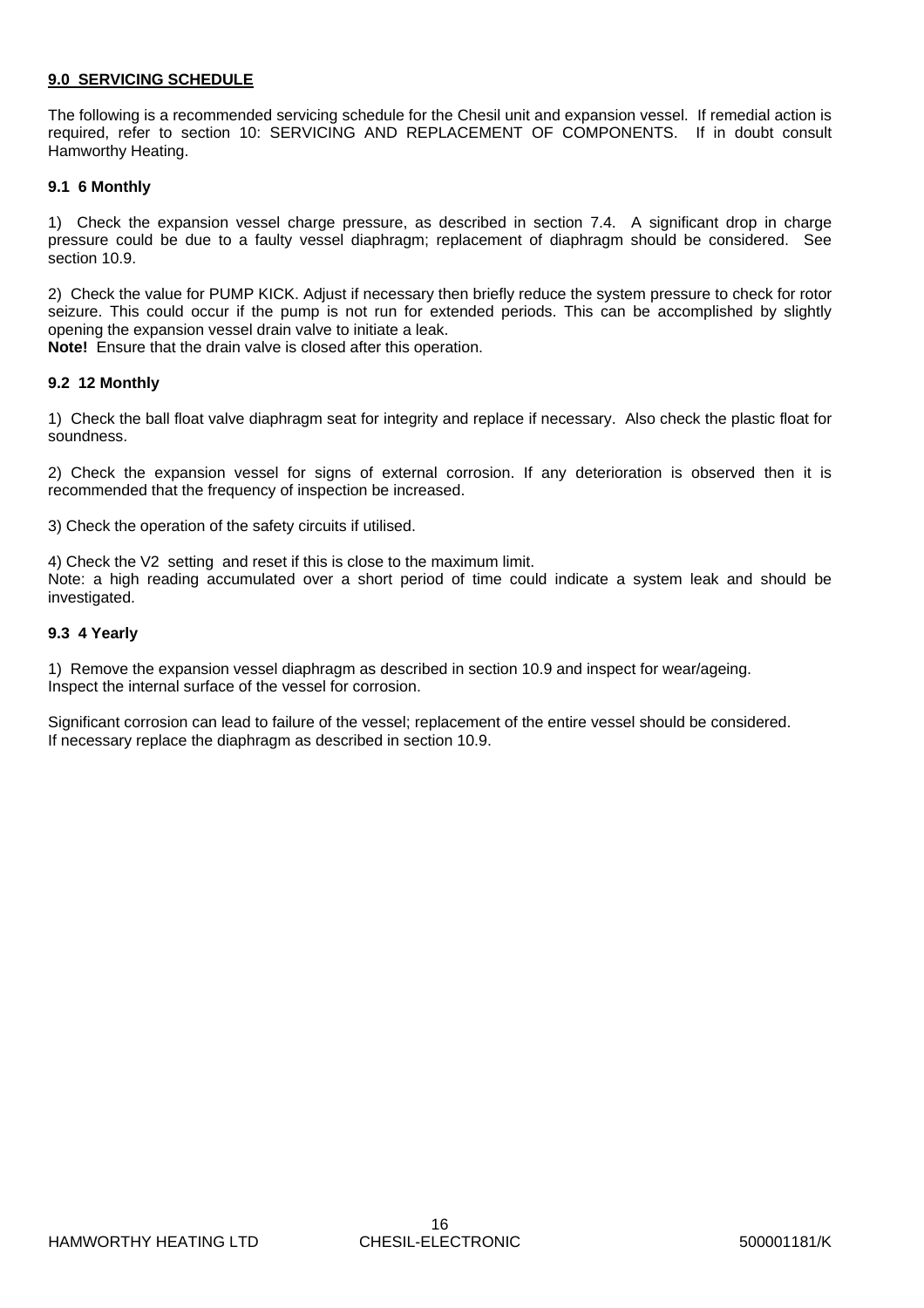#### **10.0 SERVICING AND REPLACEMENT OF COMPONENTS**

**Note!** When servicing or replacing components electrically isolate the unit and close the system and expansion vessel isolating valves. The unit should also be isolated from the pressure alarm circuits.

When remaking screwed connections use a thread sealant.

The cover on the unit is secured by one screw at the lower edge of the front panel only.

#### **10.1 Hamworthy Heating Recommended Spares**

| Part                                             | Part N°   |
|--------------------------------------------------|-----------|
| Pump Assembly (Single Pump Unit)                 | 530905053 |
| Pump Assembly (Twin Pump Unit)                   | 530905054 |
| <b>Pressure Sensor</b>                           | 532496005 |
| Control Box Assembly (Wall Mount Unit)           | 533901788 |
| Main Control PCB Single Pump Unit                | 533901784 |
| Main Control PCB Twin Pump (Floor Standing Unit) | 533901785 |
| <b>LCD Display PCB</b>                           | 533901786 |
| <b>Float Switch</b>                              | 531203006 |
| Float Valve Assembly                             | 531911038 |
| Non-return valve cartridge                       | 531911040 |
|                                                  |           |

**NOTE! For any service/replacement parts the unit serial No. (on the Data Plate inside the unit) MUST be quoted.** For service or spares contacts please refer to the inside front cover of this guide.

#### **10.2 Pump Removal** (part n° 530905053 & 530905054 )

- 1) Isolate unit from electrical & water supplies as well as connecting circuitry.
- 2) Isolate water by turning screw in ball valve see fig 18 below.
- 2) Disconnect the tube from the last grey elbow fitting using the blue tool provided. Take care to line up the tool correctly before pushing the tool into the fitting to release the pipe (see fig 19).
- 3) Disconnect the outlet pipe from the pump. Remove the quick release clip first (see fig 20).
- 4) Disconnect the wiring on the mains terminal (see fig A1).
- 5) The pump assembly including the mounting plate can now be removed from the unit.
- 6) When the pump assembly has been removed the pump can then be removed from the assembly.









#### **10.2.1 Pump Fitting**

Pump fitting for each unit is basically the reverse of pump removal.

Care should be taken not to over tighten the 2 pump mounting screws as this can shear the welded thread. Once re-fitted and connected the pump needs to be bled. Instructions of this can be found in section 7.6**.**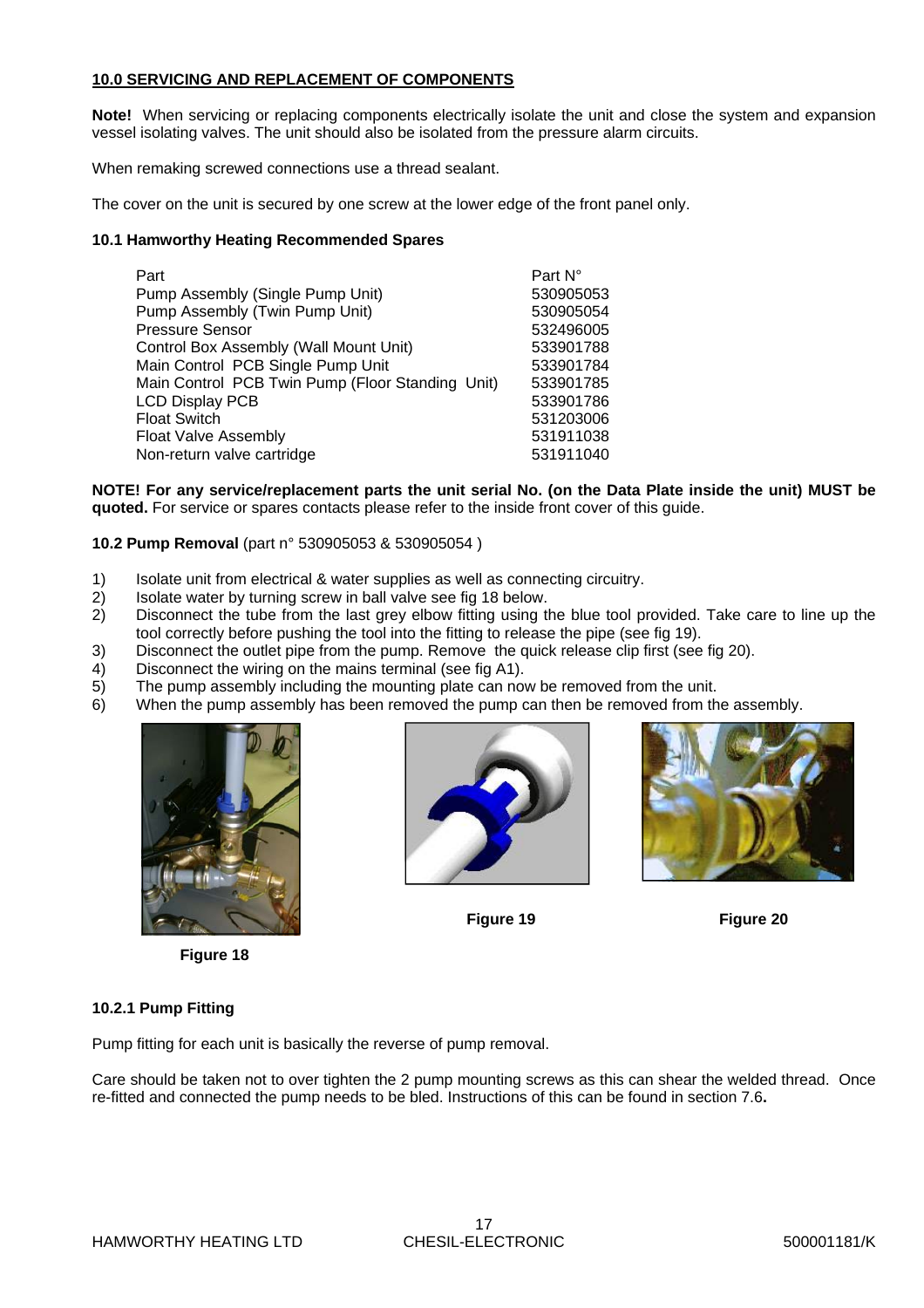#### **10.3 Replacement Of Pressure Sensor (Part No.532496005)**

The pressure sensor is assembled into the outlet pipe work from the pump.





**Figure 21 - Pressure Sensor Figure 22 - Location Of Sensor**

- 1) Isolate the unit from the electrical, water supply & connecting circuitry.
- 2) Unscrew the Black cable socket from the sensor and pull backwards to disconnect (Fig 21).
- 3) Unscrew the sensor from it's soldered boss. (Fig 22)
- 4) Apply a small amount of WRAS approved sealant to the thread of the replacement sensor.
- 5) Screw the replacement sensor into the boss.

#### **10.4 Replacement Of Control Box Assembly On Wall Mount Unit (Part No. 533901788)**

To remove the control box assembled to the door of the unit.





**Figure 23 - Control Box Figure 24 - Controller Terminals**

- 1) Ensure the unit has been isolated from the 230V / 50Hz mains supply & connecting circuitry.
- 2) Unscrew the screw at the base of the sheet metal front cover of the unit and lift off the cover from the unit.<br>3) Unscrew the 4 screws shown in figure 23 and remove the lid of the box.
- Unscrew the 4 screws shown in figure 23 and remove the lid of the box.
- 4) Disconnect the terminal connections to the PCB.
- 5) Loosen the cable gland nuts of the box and withdraw the terminal ends of the cables through the glands.
- 6) Remove the M3 nuts behind the hinged door panel to unfix the control box to the door.
- 7) Replace the control box and secure to the door using the nuts.
- 8) Open the replacement box by removing the lid.
- 9) Loosen the cable gland nuts of the replacement box and feed the ends of the cables through the glands and connect the cables to the correct terminal of the PCB. Refer to the wiring diagram in Appendix A1.
- 10) Reassemble the lid of the box , reconnect the electrical supply to the unit and replace the sheet metal front cover on the unit.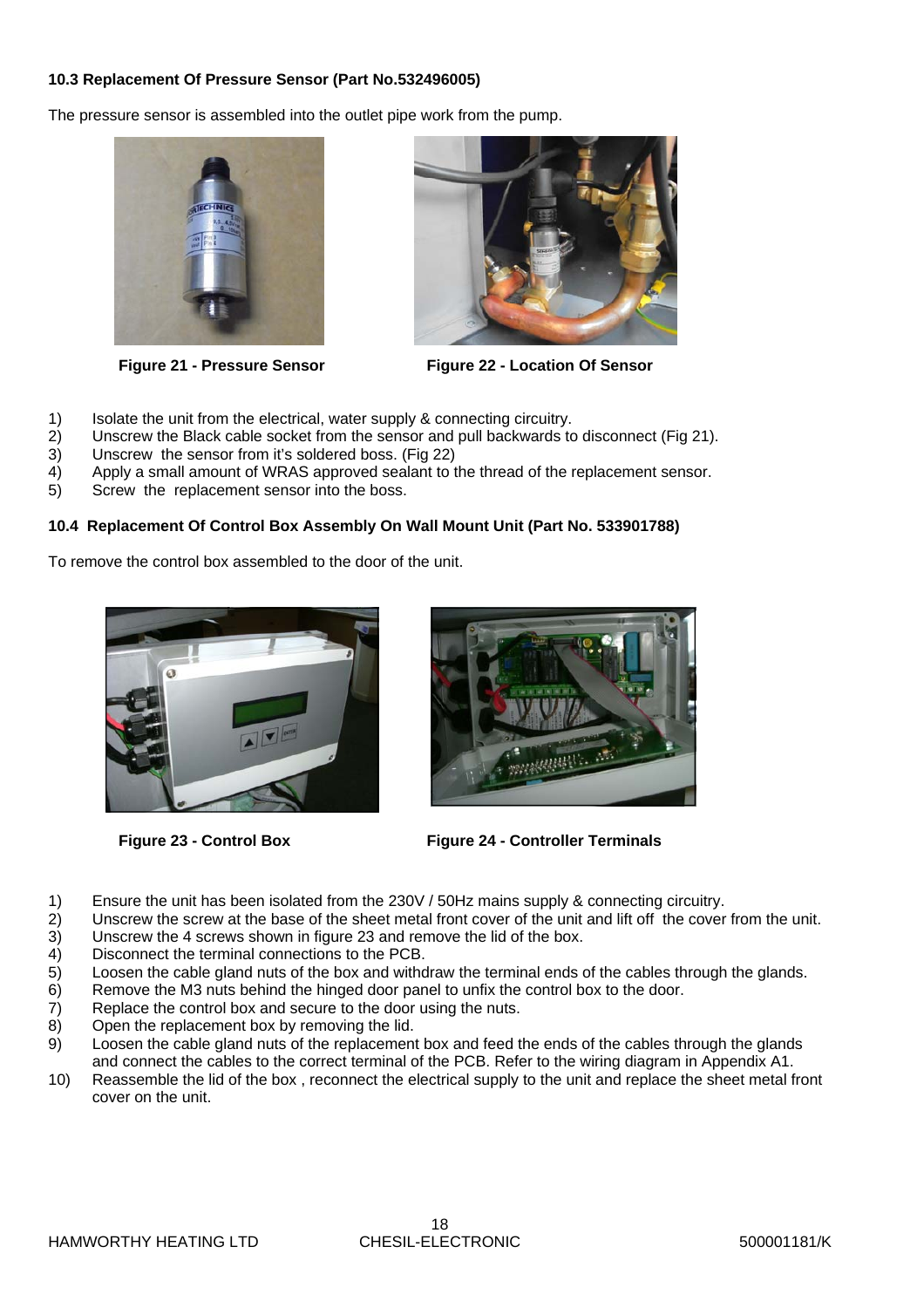#### **10.5 Replacement Of Controls PCB (Part No 533901784 - Single pump PCB / 533901785 - Twin Pump PCB)**

The main control PCB of the wall mount and floor standing units are enclosed in a plastic box at the same position on the hinged door of the unit. To replace the mains PCB :-

- 1) Ensure the unit has been isolated from the 230V / 50Hz mains supply & connecting circuitry.
- 2) Remove the front cover of the unit Remove the lid of the box.
- 3) Disconnect the wires to the terminals of the PCB.
- 4) Loosen the nuts securing the PCB to the stand offs in the box.
- 5) Locate the replacement PCB over the stand-offs and secure the PCB to the stand-offs by reassembling the nuts.
- 6) Reconnect the wires to the correct terminal of the PCB as defined in the wiring schematic of Appendix A1.
- 7) Reassemble the lid of the box and reconnect the power to the unit.



**Figure 25 - Main Control PCB (Single Pump Unit)**

**10.6 Replacement Of Display PCB (Part No. 533901786) on Wall Mount Unit.** 



**Figure 26 - Display PCB**

- 1) Isolate the mains electrical supply.
- 2) Remove the sheet metal front cover as previously described.
- 3) Remove the lid of the plastic box.
- 4) Remove the ribbon cable plug of the from the main PCB.<br>5) Remove the earth lead connection.
- 5) Remove the earth lead connection.<br>6) Remove the nuts securing the displ
- Remove the nuts securing the display PCB to the stand-offs in the lid of the box.
- 7) Replace the display PCB to the stand offs in the lid and secure using the nuts.
- 8) Replace the earth lead connection.
- 9) Reconnect the new display PCB ribbon cable plug to the main PCB and reassemble the lid.
- 10) Replace and secure the sheet metal front cover & reconnect the electrical supply.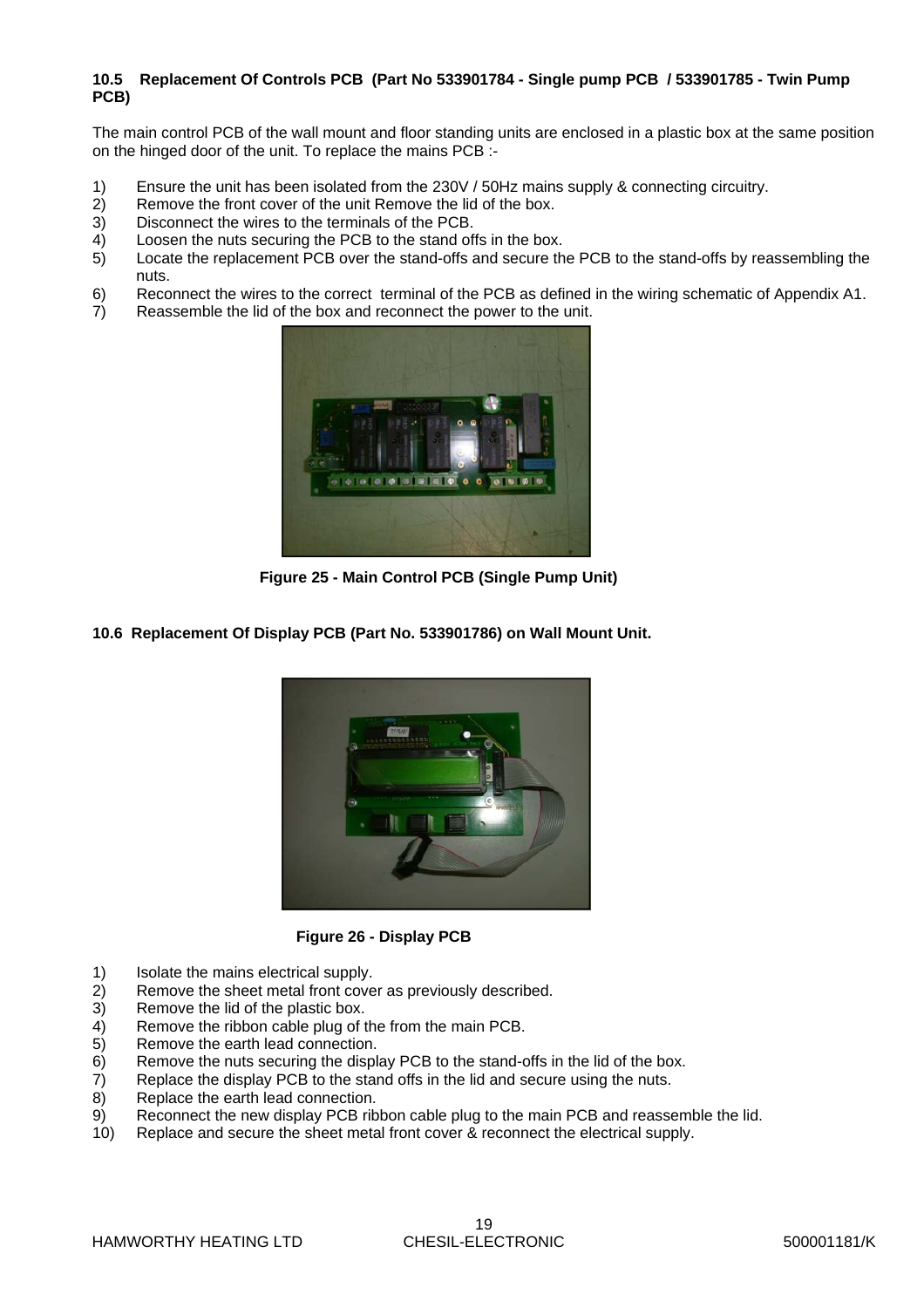#### **10.7 Replacement Of display PCB (Part No. 533901786) on Floor Mount Unit**

The display PCB is assembled to the rear side of the inclined panel of the Floor mounted unit see Figure 27.



 **Floor Standing Unit**



**Figure 27 - Display PCB Location Figure 28 - Removal Of Inclined Panel**





**Figure 29 - Enclosure Disassembly Figure 30 - Assembly Of Display PCB In Enclosure**

#### To replace :-

- 1) Isolate the unit from the mains electrical supply.<br>2) Remove securing screws found either side of the
- 2) Remove securing screws found either side of the inclined top panel.<br>3) Lift panel off and lay flat on top of the sheet metal front cover.
- Lift panel off and lay flat on top of the sheet metal front cover.
- 4) Loosen screws securing the plastic box enclosing the display PCB to the inclined sheet metal panel.
- 5) Disconnect ribbon cable plug from Display PCB.
- 6) Remove the earth lead connection.
- 7) Unfasten screws securing the display PCB on the stand off's in the plastic box.
- 8) Remove the display PCB from the stand offs and replace the PCB.
- 9) Reassemble everything in reverse order making sure the seal is in place on the enclosure & reconnect the mains electrical supply to the unit.

#### **10.8 Replacement Of Low Water Level Switch (Part No. 531203006)**

The tank contains a water level switch for general alarm indication.

- 1) Isolate the unit from the mains water & electrical supplies.
- 2) Remove the screw securing the front cover and remove front cover.<br>3) Remove the lid from the main control box & disconnect terminals 1 &
- Remove the lid from the main control box & disconnect terminals 1 & 2 on the control PCB.
- 4) Loosen the nut off the cable gland through which the cable of the level switch is fed to the control box.
- 5) Withdraw the terminalised end of the level switch cable through the cable gland and heat shrink tube.
- 6) Drain the supply tank of water. Refer to Figure 31.
- 7) Undo the nut on the outside of the tank securing the float switch to the tank and remove the defect float switch. Refer to Figure 32.
- 8) Replace the level switch and secure the bulkhead nut, ensuring the seal on the inside of the tank is correctly located and the float is operating correctly.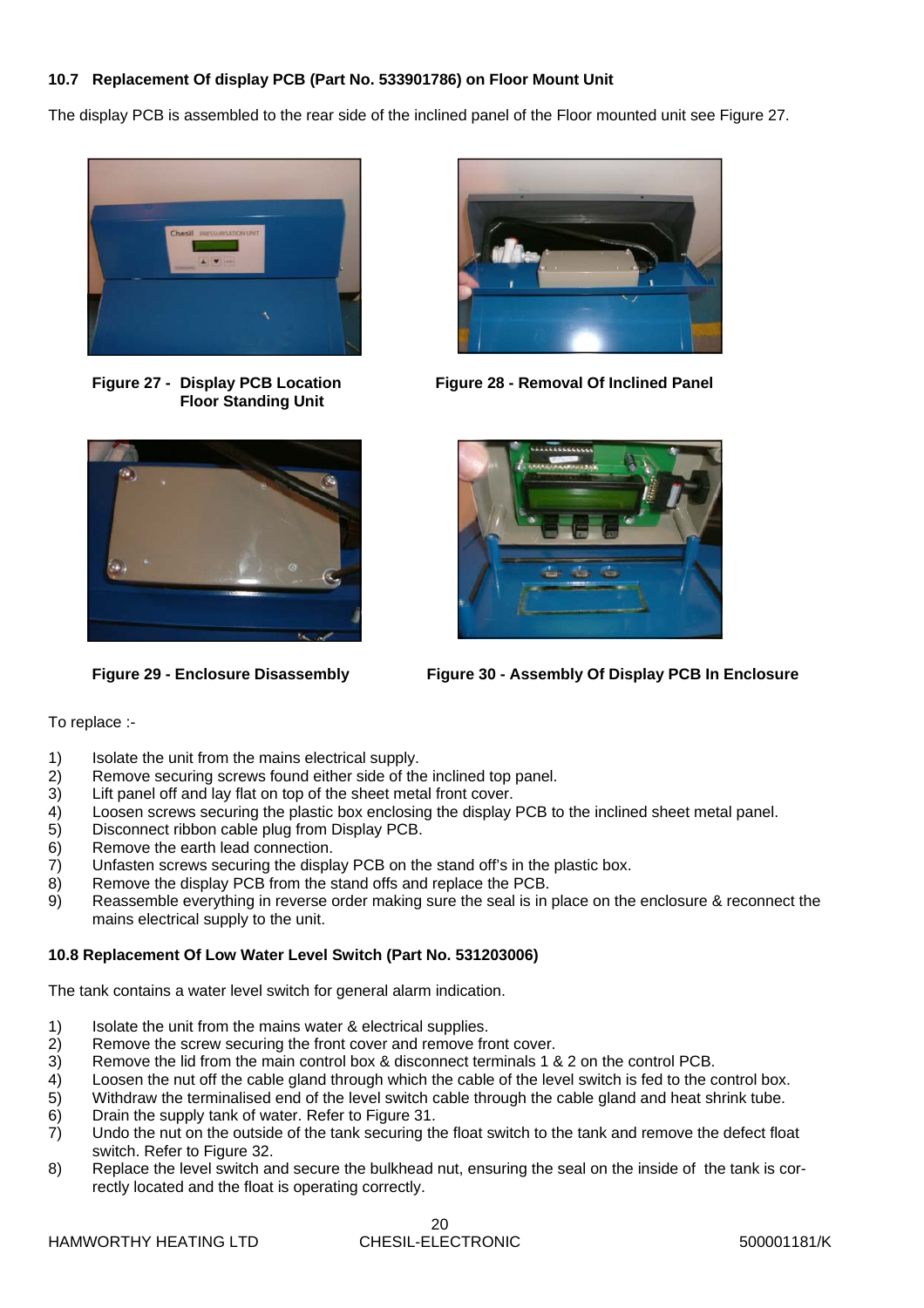- 9) Feed the end of the level switch wire back through the heat shrink tubing, through the cable gland (& nut) & into the control box.
- 10) Reconnect the end of these wires to terminals 1& 2 of the main control board.
- 11) Tighten the cable gland nut and put the control box lid back on.
- 12) Reconnect the electrical supply to the unit. The unit should go into General Alarm mode.
- 13) Reconnect the mains water supply which should lift this alarm.
- 14) Lift the front cover back on & secure with screw.



**Figure 31 - Level Switch In Tank**



**Figure 32 - Level Switch As Supplied**

#### **10.9 Inlet Valve** (Part N° 531911038)

The inlet valve and float in the header tank are supplied as one assembly (see fig 14).

- 1) Isolate the unit from the water supply.
- 2) Undo 1/2"BSP connection to remove supply pipe.
- 3) Unscrew the lock nut from the inlet tube. The valve and float are now free to be removed.
- 4) On the standard unit there is a black spacer which fits between the tank and the chassis. This must be refitted when a new assembly is installed.
- 5) Once fitted the float adjustment should be set to the lowest level (see section 7.5).

#### **10.10 Non-Return Valve** (Part N° 531911040)

- 1) Follow the procedure for removal of the pump (see section 10.2). The valve is inside the brass quick release fitting shown in figure 34.
- 
- 2) Unscrew the brass fitting from pump.<br>3) Push the valve out from the brass fitti Push the valve out from the brass fitting (see fig 33).



**Figure 33 - Non Return Valve Assembly**



**Figure 34 - Non Return Valve Fitting Location On Pump**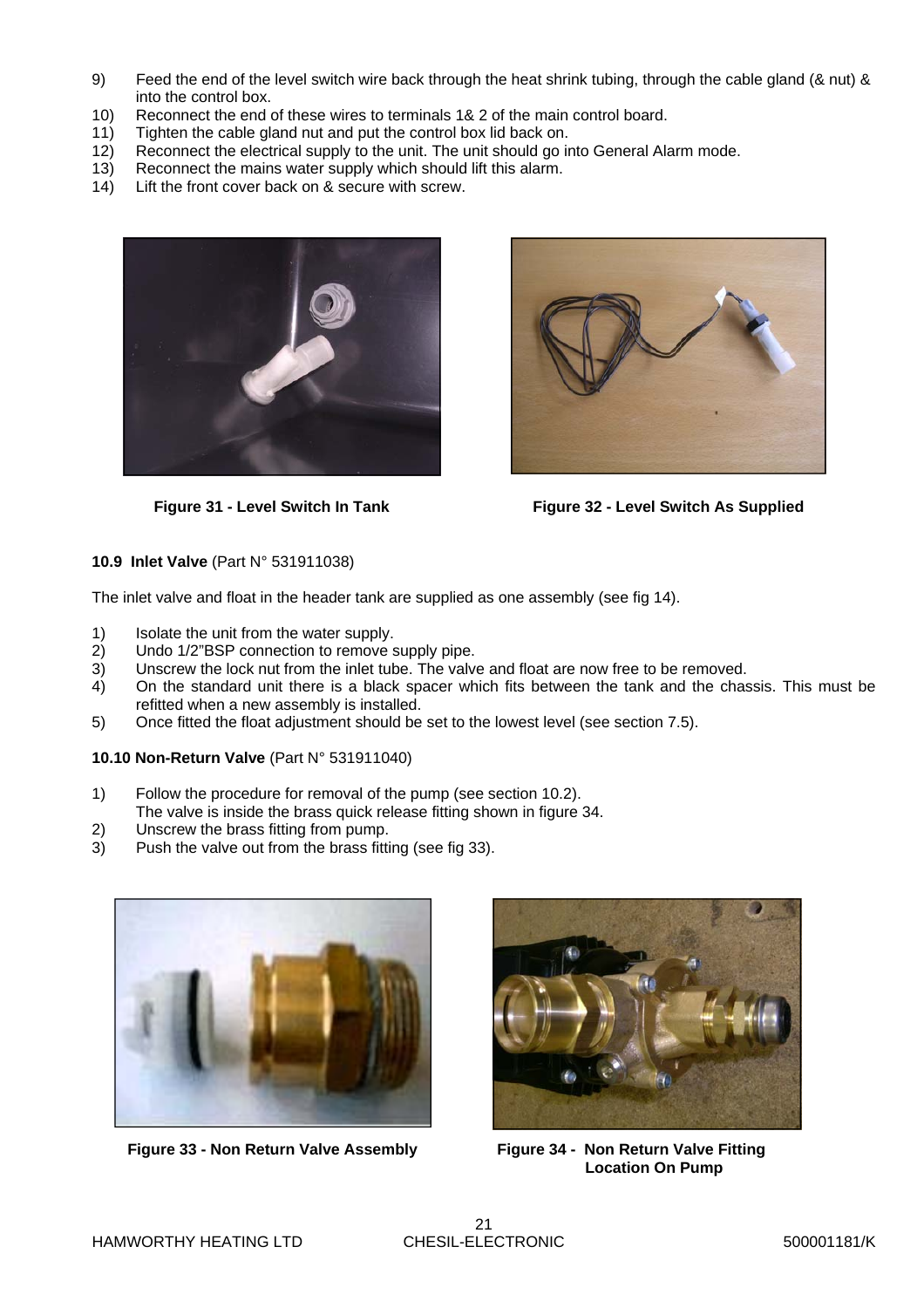#### **11.0 Frost Protection Kit (Optional Extra)**

This is an optional extra kit available from Hamworthy Heating Ltd - Part No. **563605663** 

The Frost Protection kit consists of a small heating element, a thermostat, 5M of trace cable and all wiring required to retro-fit the frost protection kit to any Chesil Electronic pressurisation unit. Installation instructions are supplied separately with the kit.

Useful for installations where the Chesil unit could be subjected to ambient temperatures approaching 0°C. At a set temperature, determined by the thermostat supplied, a small heating element affixed to the baseplate of the unit will be activated raising the ambient temperature within the Chesil casing. At the same time the 5M of trace cable, attached to the PU water supply pipe, will help to prevent the water from freezing.

Please contact Hamworthy Heating Ltd for further information.



Figure 35 - Frost Protection Kit (optional)



| <b>Spares for Optional Frost Protection Kit:</b> |  |
|--------------------------------------------------|--|
|                                                  |  |
|                                                  |  |
|                                                  |  |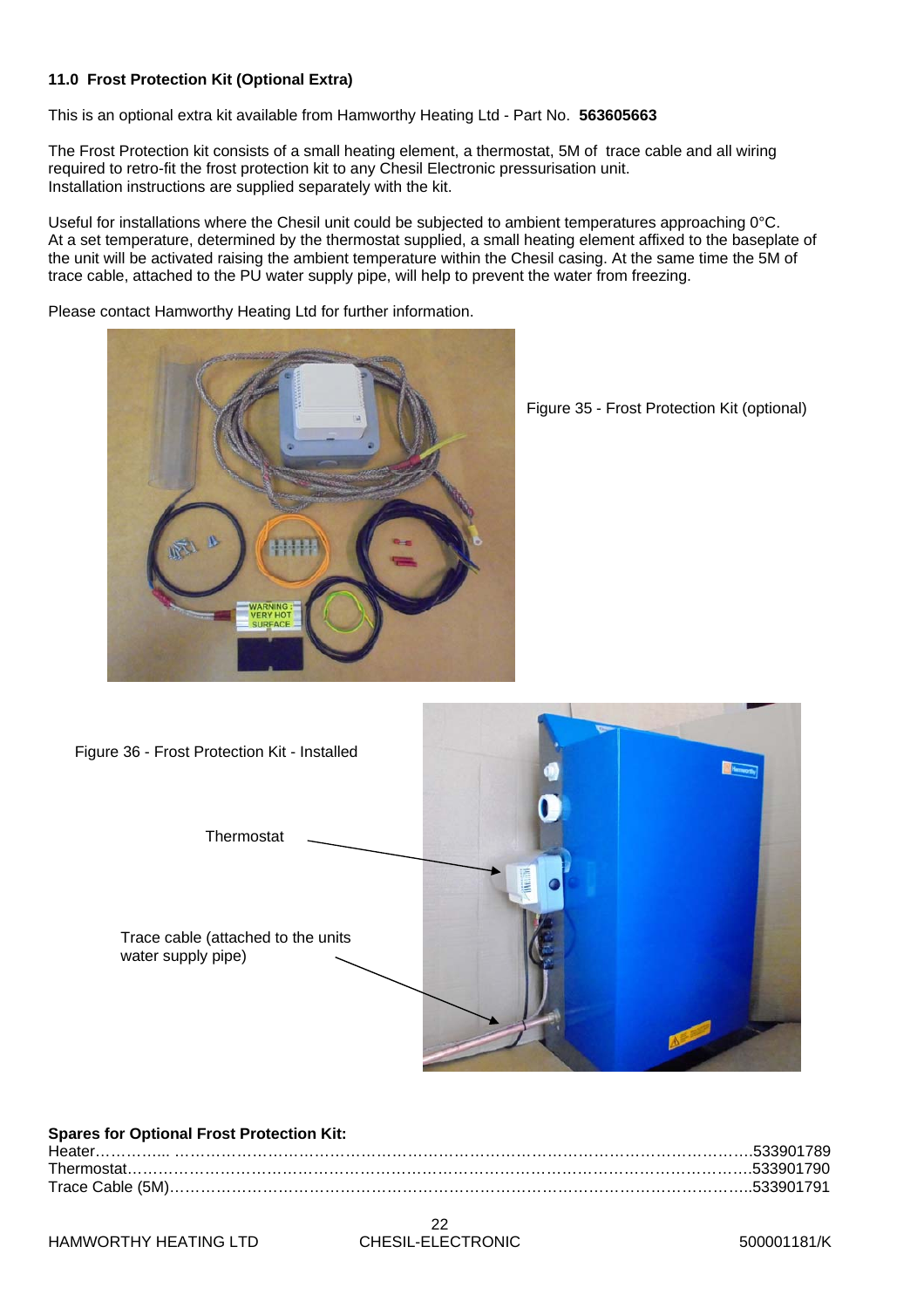#### **APPENDIX**

| <b>Contents</b>                               | Page |
|-----------------------------------------------|------|
| Figure A1 Frost Protection Kit Wiring Diagram | 23   |
| Figure A2 Main Wiring Diagram                 | 24   |
| Figure A3 Heating System Calculation Sheet    | 25   |



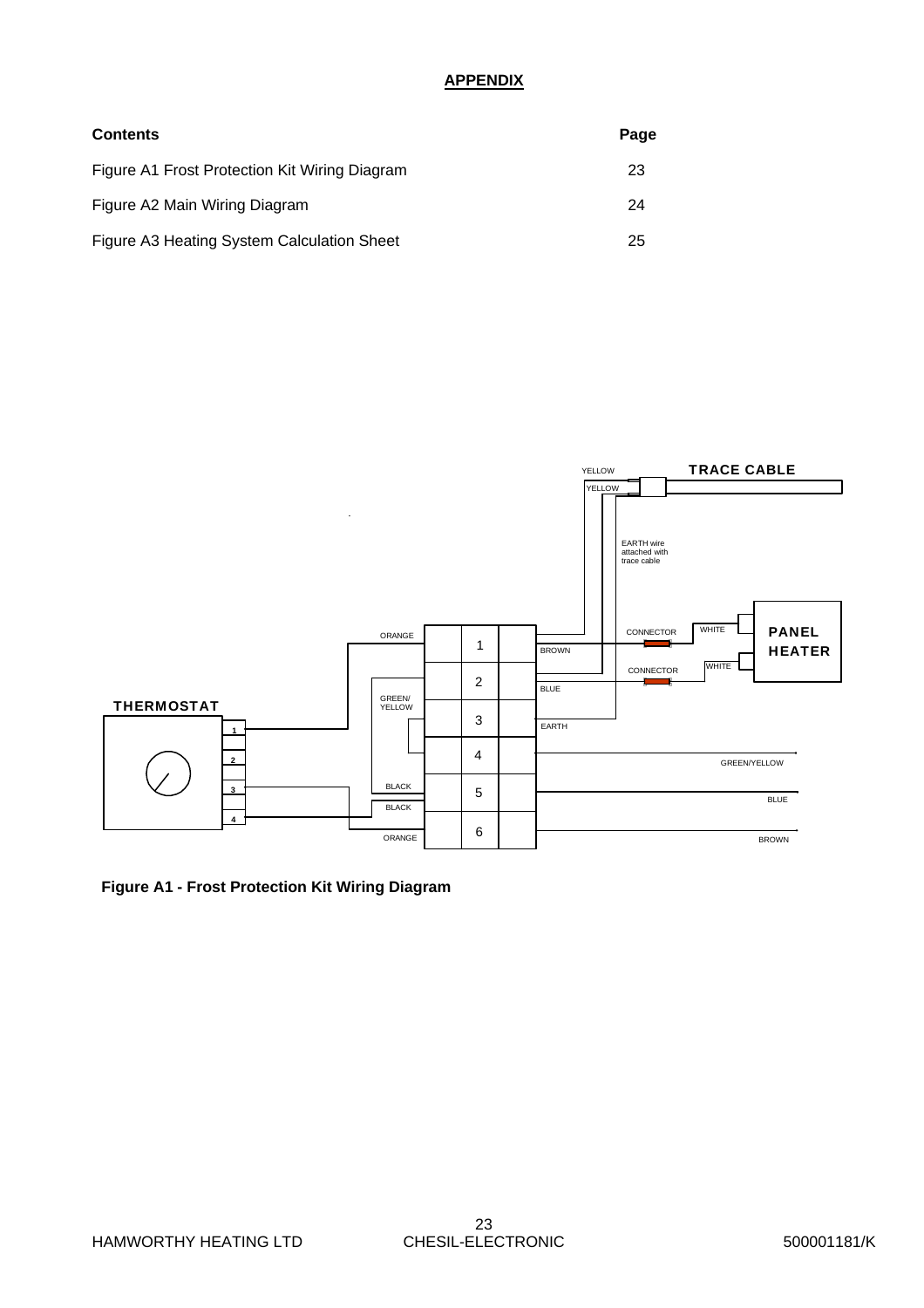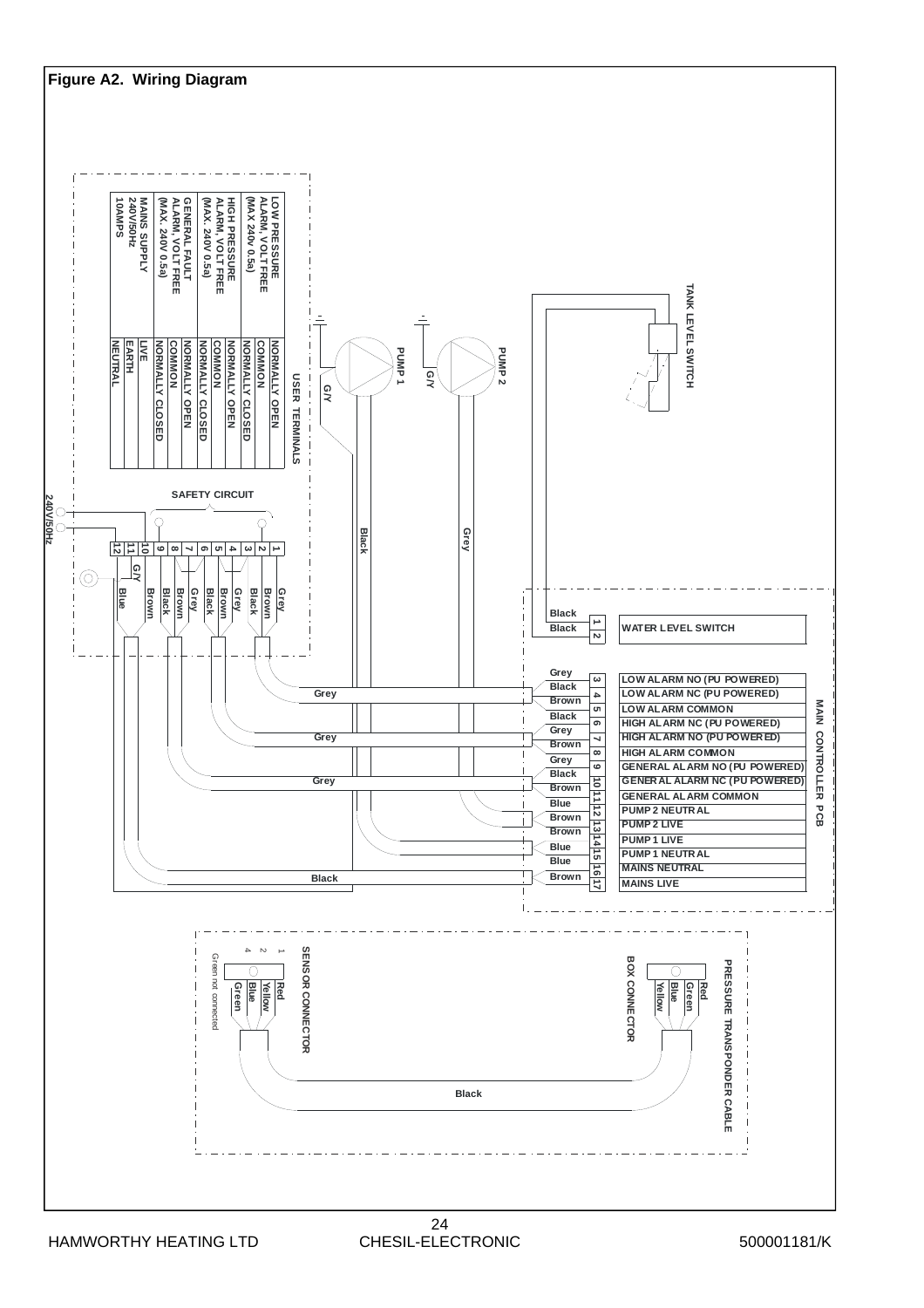#### **Figure A3 - Heating System Calculation Sheet**

| 1. System Parameters                                                                                                                                                                                                                          |                                                                                             |  |
|-----------------------------------------------------------------------------------------------------------------------------------------------------------------------------------------------------------------------------------------------|---------------------------------------------------------------------------------------------|--|
| $Vs = I$<br>litres<br>System Water Content -<br>$\%$<br>$\mathsf{ra} =$<br>System Anti-freeze Content -<br>Maximum System Working Pressure -<br>$P_w =$<br>bar<br>Maximum Static Head -<br>$P_h =$<br>metres                                  | <b>Example</b><br>$Vs = 2000$ litres<br>$ra = 10%$<br>$P_w = 8$ bar<br>$P_h = 22 \text{ m}$ |  |
| If the system volume is not known then the following rule of thumb can be applied:                                                                                                                                                            |                                                                                             |  |
| System water content = Boiler power (KW) X 10                                                                                                                                                                                                 |                                                                                             |  |
| 2. Expansion Vessel Volume Calculation, Vv-                                                                                                                                                                                                   |                                                                                             |  |
| $(ra + 81.5) \times Vs$<br>$+ 81.5 x$<br>$Vv =$<br>litres<br>$Vv =$<br>921<br>921                                                                                                                                                             | $(10+81.5) \times 2000$ = 199<br>$Vv =$<br>921                                              |  |
| If the system is to be set up using the factory preset alarm levels for the Chesil unit then no other<br>calculations are necessary. The factory preset levels are:                                                                           |                                                                                             |  |
| Cold Fill Pressure Switching Level, $P_f = 1.8$ bar<br>Hi Pressure Alarm Level, $P_{hi} = 3.6$ bar<br>Lo Pressure Alarm Level, $P_{10} = 1.3$ bar<br>The safety valve lift pressure should be set 0.35 bar above the Hi pressure alarm level. |                                                                                             |  |
| 3. Cold Fill Pressure Switch Setting Calculation, Pf-                                                                                                                                                                                         |                                                                                             |  |
| $P_f = \frac{P_h}{I} + 0.2 = \frac{I}{I} + 0.2$<br>$P_f =$<br>bar<br>10.2<br>10.2                                                                                                                                                             | 22<br>$P_f =$ $\longrightarrow$ + 0.2 = 2.35<br>10.2                                        |  |
| 4. Safety Valve Lift Pressure Calculation, P <sub>s</sub> -                                                                                                                                                                                   |                                                                                             |  |
| $V_{va} =$<br>litres<br>Actual fitted expansion vessel volume, $V_{va}$ -<br>Actual fitted expansion vessel acceptance factor, a <sub>va</sub> -                                                                                              | $V_{va} = 300$                                                                              |  |
| $a_{va} = \frac{V_v \times 0.35}{V_{u}} = \frac{1}{\sqrt{1 - \frac{1}{2}} \times 0.35}$<br>$a_{va} =$                                                                                                                                         | $a_{va} = 0.23$                                                                             |  |
| Actual working pressure, Pwa-                                                                                                                                                                                                                 |                                                                                             |  |
| $P_{wa} = \frac{P_f + a_{va}}{q} = \frac{L}{q}$<br>$P_{wa} =$<br>bar<br>$1 - ava$                                                                                                                                                             | $2.35 + 0.23$<br>$P_{wa} =$ = 3.35<br>$1 - 0.23$                                            |  |
| Note! If $P_{wa}$ > $P_w$ then increase expansion vessel volume, $V_{va}$ and recalculate from step start of step 3                                                                                                                           |                                                                                             |  |
| $P_s = P_{wa} + 0.7 =$<br>$P_s =$<br>$+0.7$<br>bar                                                                                                                                                                                            | $P_s = 3.35 + 0.7 = 4.05$                                                                   |  |
| 5. Calculation of Expansion Vessel Acceptance Factor at Safety Valve Lift Pressure, as-                                                                                                                                                       |                                                                                             |  |
| $P_s - P_f$<br>$a_s = -$<br>$a_s =$<br>$P_s + 1$<br>$+ 1$                                                                                                                                                                                     | $4.05 - 2.35$<br>$= 0.34$<br>$a_s =$ —<br>$4.05 + 1$                                        |  |
| Note! If $a_s > 0.5$ then increase expansion vessel volume, $V_{va}$ and recalculate from step start of step 3                                                                                                                                |                                                                                             |  |
| 6. Lo Pressure Alarm Setting Calculation, P <sub>sl</sub> -                                                                                                                                                                                   |                                                                                             |  |
| $P_{sl}$ =<br>$P_{sl} = P_f - 0.3 =$<br>$-0.3$<br>bar                                                                                                                                                                                         | $P_{sl} = 2.05$                                                                             |  |
| 7. Hi Pressure Alarm Setting Calculation, Psi.                                                                                                                                                                                                |                                                                                             |  |
| $P_{\rm sh}$ =<br>$P_{\rm sh} = P_{\rm wa} - 0.35 =$<br>$-0.35$<br>bar                                                                                                                                                                        | $P_{wa} = 3.0$                                                                              |  |
|                                                                                                                                                                                                                                               |                                                                                             |  |
|                                                                                                                                                                                                                                               |                                                                                             |  |
|                                                                                                                                                                                                                                               |                                                                                             |  |
|                                                                                                                                                                                                                                               |                                                                                             |  |
|                                                                                                                                                                                                                                               |                                                                                             |  |
|                                                                                                                                                                                                                                               |                                                                                             |  |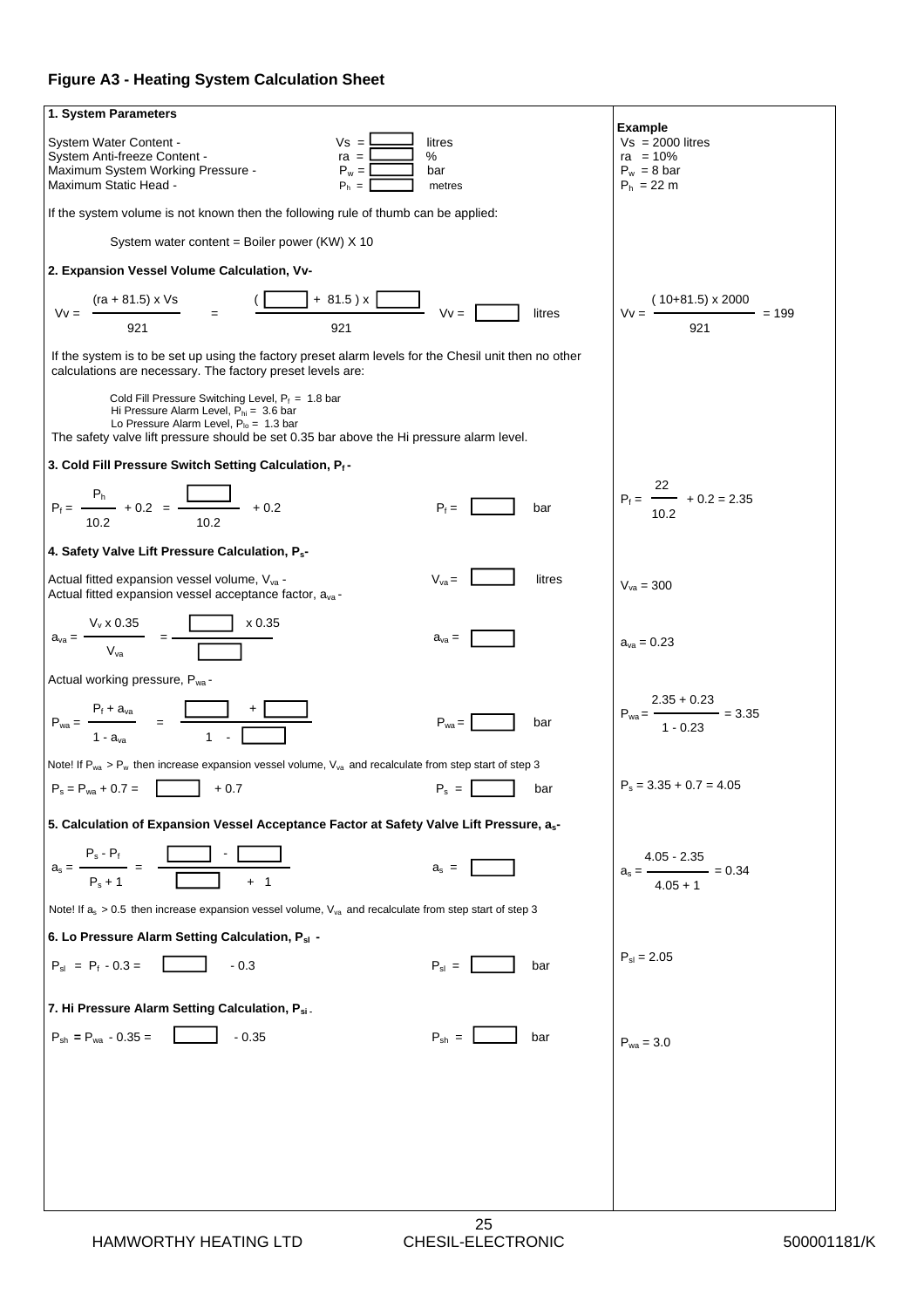### **NOTES**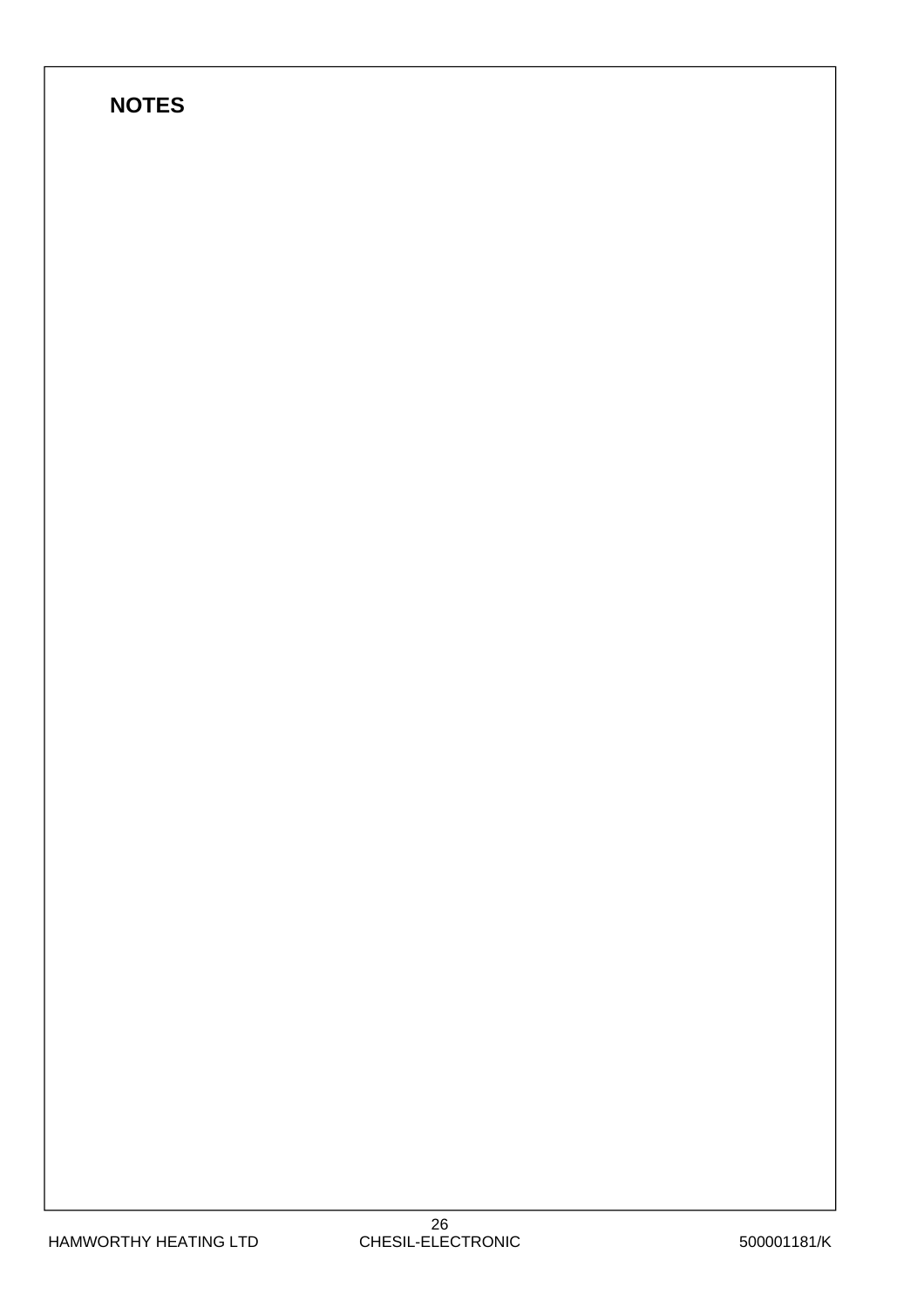#### **USEFUL USER INFORMATION**

| <b>INSTALLER</b> | <b>SITE ADDRESS</b> |
|------------------|---------------------|
|                  |                     |
|                  |                     |
|                  |                     |
|                  |                     |
|                  |                     |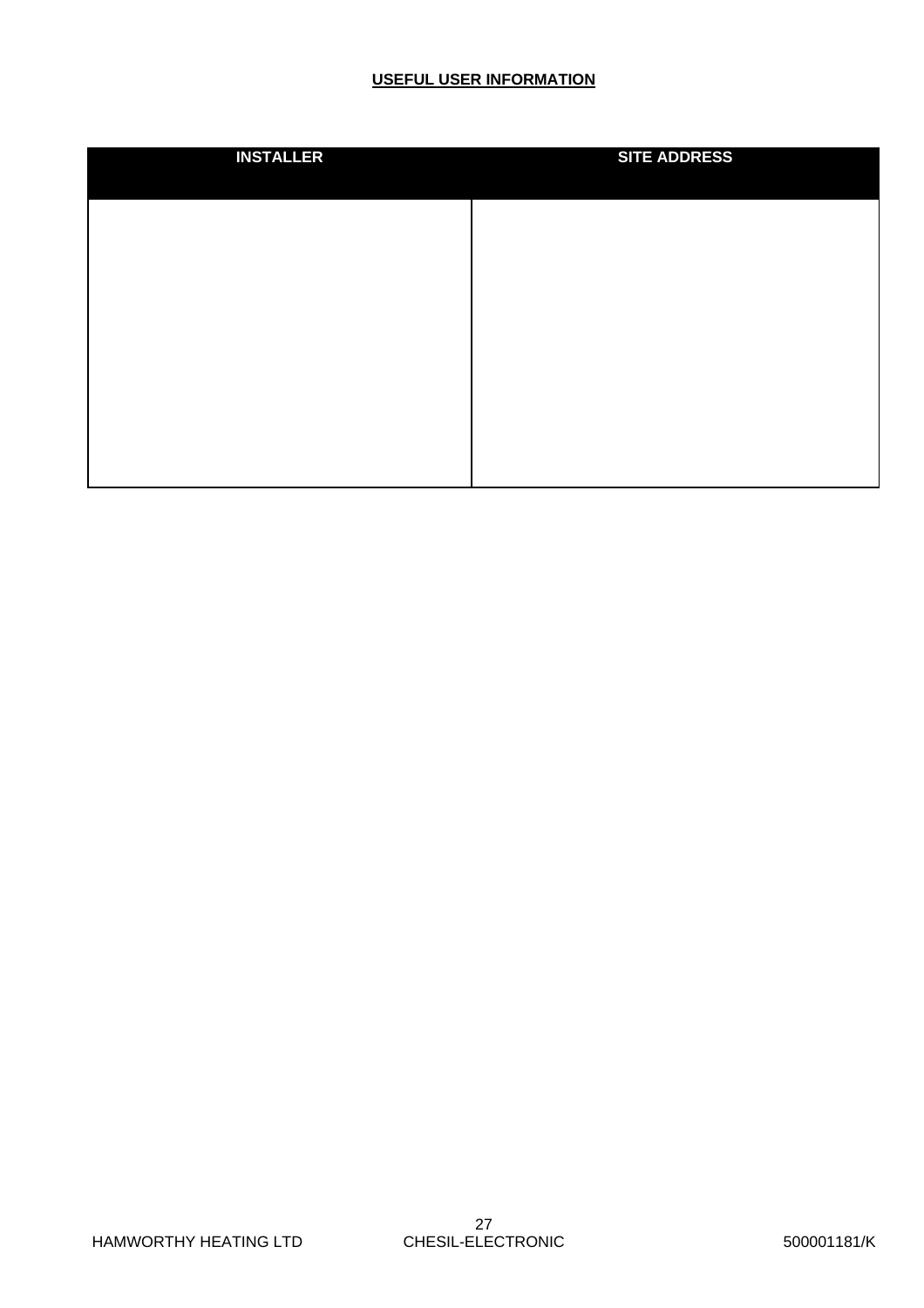# Notes